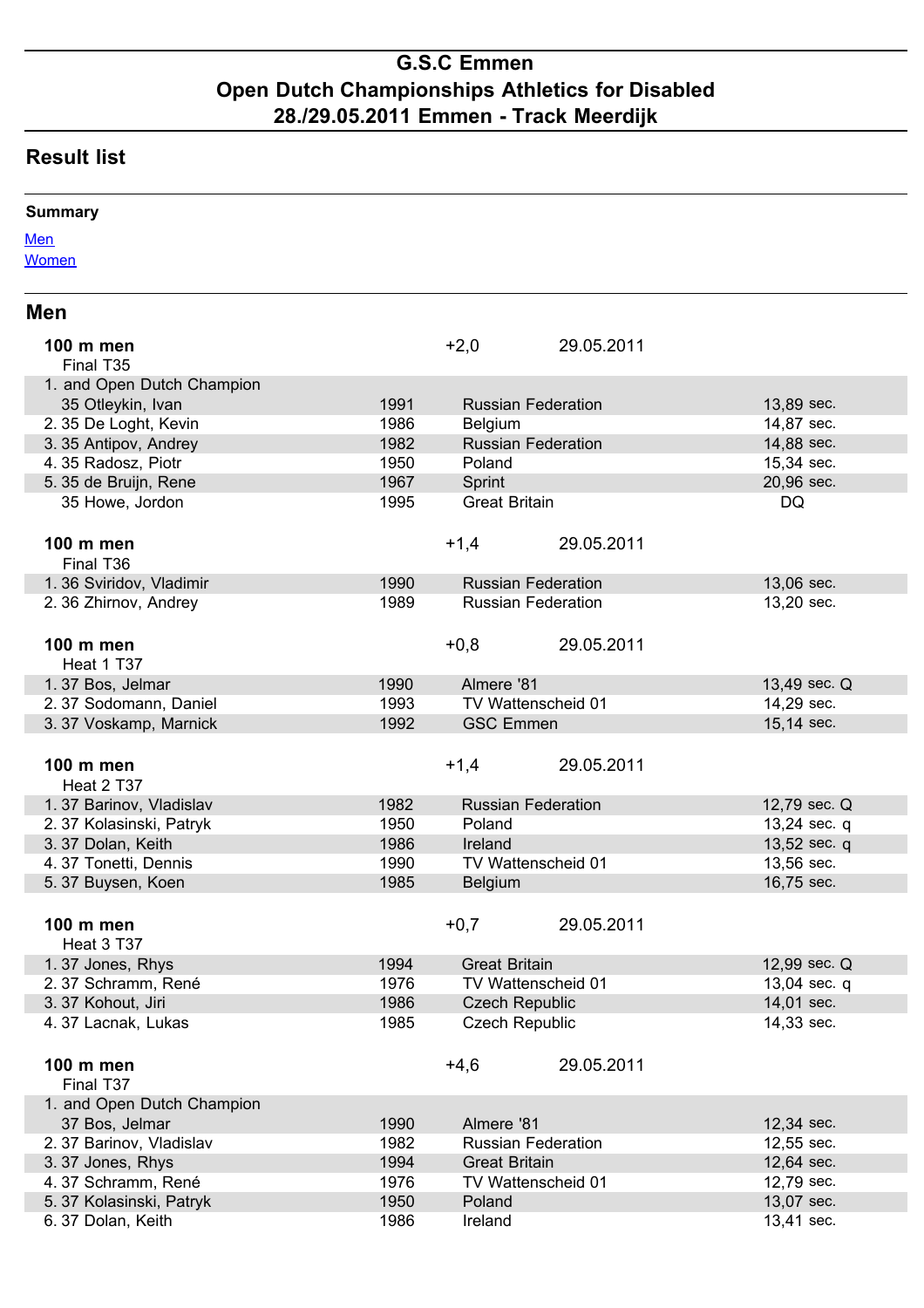| 100 m men                           |      | $+2,7$                | 29.05.2011                |            |
|-------------------------------------|------|-----------------------|---------------------------|------------|
| Final T38                           |      |                       |                           |            |
| 1. and Open Dutch Champion          |      |                       |                           |            |
| 38 Wurm, Patrik                     | 1994 | <b>Czech Republic</b> |                           | 12,18 sec. |
| 2.38 Khugaev, Gocha                 | 1984 |                       | <b>Russian Federation</b> | 13,01 sec. |
| 3.38 Curfs, Lars                    | 1984 | <b>Achilles Top</b>   |                           | 13,53 sec. |
| 4.38 Havel, Ondrej                  | 1995 | <b>Czech Republic</b> |                           | 13,59 sec. |
| out of ranking                      |      |                       |                           |            |
| 38 De Bie, Gert                     | 1989 | <b>Belgium</b>        |                           | 16,15 sec. |
|                                     |      |                       |                           |            |
| 100 m men                           |      | $+0,9$                | 29.05.2011                |            |
| Final T46                           |      |                       |                           |            |
| 1.46 Krol, Emil                     | 1950 | Poland                |                           | 12,25 sec. |
| 2.46 Herbut, Marcin                 | 1950 | Poland                |                           | 12,58 sec. |
|                                     |      |                       |                           |            |
| 100 m men                           |      | $+1,6$                | 29.05.2011                |            |
| <b>Final T42-44</b>                 |      |                       |                           |            |
| 1. and Open Dutch Champion          |      |                       |                           |            |
| 43 Prokopyev, Ivan                  | 1991 |                       | <b>Russian Federation</b> | 12,11 sec. |
| 2.44 Mills, Tony                    | 1979 | <b>Great Britain</b>  |                           | 13,09 sec. |
| 3.42 Siemenroth, Dominik            | 1993 |                       | TSV Bayer 04 Leverkusen   | 17,70 sec. |
|                                     |      |                       |                           |            |
| 100 m men                           |      | $+1,9$                | 29.05.2011                |            |
| <b>Final T11-13</b>                 |      |                       |                           |            |
| 1. and Open Dutch Champion          |      |                       |                           |            |
| 12 Loginov, Artem                   | 1991 |                       | <b>Russian Federation</b> | 11,10 sec. |
| 2. 13 Labzin, Alexey                | 1978 |                       | <b>Russian Federation</b> | 11,21 sec. |
| 3. 12 Trikolich, Fredor             | 1985 |                       | <b>Russian Federation</b> | 11,46 sec. |
| 4.11 Koptev, Andrey                 | 1984 |                       | <b>Russian Federation</b> | 11,54 sec. |
| 5. 13 Ledger, James                 | 1993 | <b>Great Britain</b>  |                           | 12,37 sec. |
|                                     |      |                       |                           |            |
| 100 m men wheelchair                |      | $+3,7$                | 29.05.2011                |            |
| Final T33/34/51/54                  |      |                       |                           |            |
| 1. and Open Dutch Champion          |      |                       |                           |            |
| 54 Bergner, Patrick                 | 1988 |                       | SV 1883 Schwarza          | 17,24 sec. |
| 2.34 Schuiling, Henk                | 1983 | <b>GSC Emmen</b>      |                           | 18,64 sec. |
| 3.33 Hoekstra, Arne                 | 1950 | <b>GSC Emmen</b>      |                           | 29,87 sec. |
|                                     |      |                       |                           |            |
| 200 m men                           |      | $+1,9$                | 28.05.2011                |            |
| Final T12                           |      |                       |                           |            |
| 1. and Open Dutch Champion          |      |                       |                           |            |
| 12 Loginov, Artem                   | 1991 |                       | <b>Russian Federation</b> | 22,91 sec. |
| 2. 12 Desgarrega Puigdevall, Gerard | 1994 | Spain                 |                           | 23,26 sec. |
| 3. 12 Trikolich, Fredor             | 1985 |                       | <b>Russian Federation</b> | 23,38 sec. |
|                                     |      |                       |                           |            |
| 200 m men                           |      | $+2,5$                | 28.05.2011                |            |
| Final T13                           |      |                       |                           |            |
| 1. 13 Labzin, Alexey                | 1978 |                       | <b>Russian Federation</b> | 22,50 sec. |
| 2. 13 Zverev, Alexander             | 1989 |                       | <b>Russian Federation</b> | 22,63 sec. |
|                                     |      |                       |                           |            |
| 200 m men                           |      | $+0,3$                | 28.05.2011                |            |
| Final T35                           |      |                       |                           |            |
| 1. and Open Dutch Champion          |      |                       |                           |            |
| 35 Otleykin, Ivan                   | 1991 |                       | <b>Russian Federation</b> | 28,62 sec. |
| 2. 35 Antipov, Andrey               | 1982 |                       | <b>Russian Federation</b> | 29,61 sec. |
| 3.35 De Loght, Kevin                | 1986 | Belgium               |                           | 30,51 sec. |
| 4.35 Radosz, Piotr                  | 1950 | Poland                |                           | 31,66 sec. |
| 5.35 Howe, Jordon                   | 1995 | <b>Great Britain</b>  |                           | 34,71 sec. |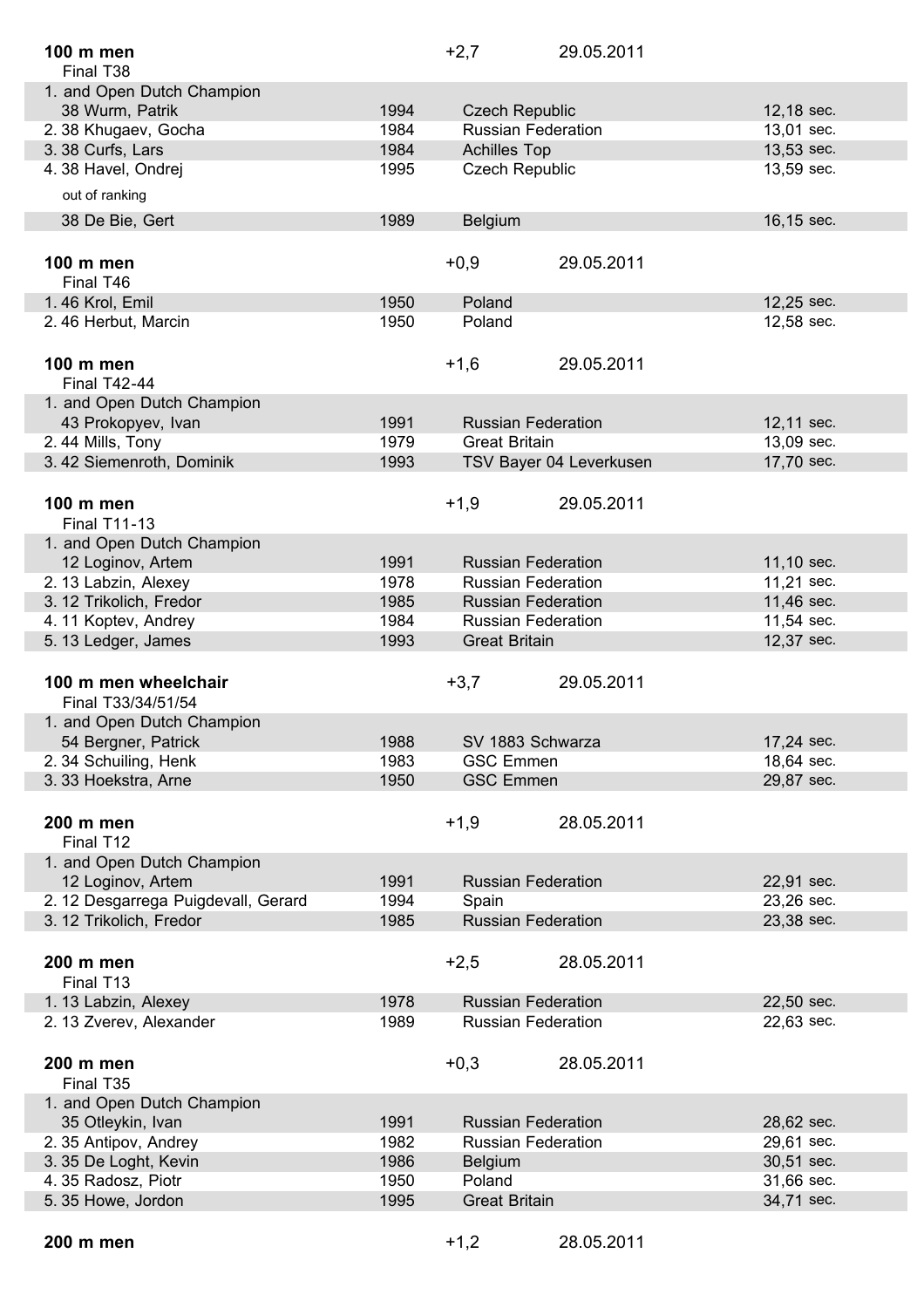| Final T36                  |      |                           |                         |              |
|----------------------------|------|---------------------------|-------------------------|--------------|
| 1.36 Zhirnov, Andrey       | 1989 | <b>Russian Federation</b> |                         | 26,38 sec.   |
| 36 List, Theo              | 1955 | AV Wieringermeer          |                         | <b>SO</b>    |
|                            |      |                           |                         |              |
| 200 m men                  |      | $+1,7$                    | 28.05.2011              |              |
| Heat 1 T37                 |      |                           |                         |              |
| 1.37 Lyashchenko, Alexandr | 1992 | <b>Russian Federation</b> |                         | 25,67 sec. Q |
| 2.37 Jones, Rhys           | 1994 | <b>Great Britain</b>      |                         | 26,37 sec. Q |
| 3.37 Jones, Matthew        | 1992 | <b>Great Britain</b>      |                         | 27,28 sec. q |
|                            |      |                           |                         |              |
| 4.37 Heinze, Frederic      | 1991 |                           | TSV Bayer 04 Leverkusen | 28,27 sec.   |
| 5.37 Voskamp, Marnick      | 1992 | <b>GSC Emmen</b>          |                         | 31,75 sec.   |
| 37 Büker, Andre            | 1994 | TV Wattenscheid 01        |                         | <b>DNF</b>   |
|                            |      |                           |                         |              |
| 200 m men                  |      | $+0,9$                    | 28.05.2011              |              |
| Heat 2 T37                 |      |                           |                         |              |
| 1.37 Bos, Jelmar           | 1990 | Almere '81                |                         | 26,40 sec. v |
| 2. 37 Schramm, René        | 1976 | TV Wattenscheid 01        |                         | 26,86 sec. Q |
| 3.37 Dolan, Keith          | 1986 | Ireland                   |                         | 27,52 sec. q |
| 4.37 Kolasinski, Patryk    | 1950 | Poland                    |                         | 27,97 sec.   |
| 5.37 Sodomann, Daniel      | 1993 | TV Wattenscheid 01        |                         | 30,76 sec.   |
| 6.37 Buysen, Koen          | 1985 | Belgium                   |                         | 35,32 sec.   |
|                            |      |                           |                         |              |
|                            |      |                           |                         |              |
| 200 m men                  |      | $+1,2$                    | 28.05.2011              |              |
| Final T37                  |      |                           |                         |              |
| 1. and Open Dutch Champion |      |                           |                         |              |
| 37 Lyashchenko, Alexandr   | 1992 | <b>Russian Federation</b> |                         | 25,49 sec.   |
| 2.37 Jones, Rhys           | 1994 | <b>Great Britain</b>      |                         | 26,39 sec.   |
| 3.37 Schramm, René         | 1976 | TV Wattenscheid 01        |                         | 26,80 sec.   |
| 4.37 Jones, Matthew        | 1992 | <b>Great Britain</b>      |                         | 27,24 sec.   |
| 5.37 Dolan, Keith          | 1986 | Ireland                   |                         | 27,26 sec.   |
|                            |      |                           |                         |              |
|                            |      |                           |                         |              |
|                            |      |                           |                         |              |
| 200 m men                  |      | $+2,6$                    | 28.05.2011              |              |
| Final T <sub>38</sub>      |      |                           |                         |              |
| 1. and Open Dutch Champion |      |                           |                         |              |
| 38 vander Beke, Koenraad   | 1977 | <b>Belgium</b>            |                         | 27,13 sec.   |
| 2.38 Curfs, Lars           | 1984 | <b>Achilles Top</b>       |                         | 28,40 sec.   |
| 3.38 Khugaev, Gocha        | 1984 | <b>Russian Federation</b> |                         | 28,81 sec.   |
| 4.38 Havel, Ondrej         | 1995 | <b>Czech Republic</b>     |                         | 29,00 sec.   |
| out of ranking             |      |                           |                         |              |
|                            |      |                           |                         |              |
| 38 De Bie, Gert            | 1989 | <b>Belgium</b>            |                         | 33,95 sec.   |
|                            |      |                           |                         |              |
| 200 m men                  |      | $+1,3$                    | 28.05.2011              |              |
| Final T46                  |      |                           |                         |              |
| 1. and Open Dutch Champion |      |                           |                         |              |
| 46 Krol, Emil              | 1950 | Poland                    |                         | 24,51 sec.   |
| 2.46 Herbut, Marcin        | 1950 | Poland                    |                         | 25,33 sec.   |
| 3.45 Kempinaire, Gabriel   | 1987 | <b>Belgium</b>            |                         | 26,64 sec.   |
|                            |      |                           |                         |              |
|                            |      |                           |                         |              |
| 200 m men                  |      | $+2,7$                    | 28.05.2011              |              |
| <b>Final T42-44</b>        |      |                           |                         |              |
| 1.43 Prokopyev, Ivan       | 1991 | <b>Russian Federation</b> |                         | 24,68 sec.   |
| 2.44 Sato, Keita           | 1991 | Japan                     |                         | 25,77 sec.   |
|                            |      |                           |                         |              |
| 200 m men wheelchair       |      | $+0,4$                    | 28.05.2011              |              |
| Final T33/34/54            |      |                           |                         |              |
| 1. and Open Dutch Champion |      |                           |                         |              |
| 54 Bergner, Patrick        | 1988 | SV 1883 Schwarza          |                         | 31,71 sec.   |
| 2.34 Schuiling, Henk       | 1983 | <b>GSC Emmen</b>          |                         | 34,79 sec.   |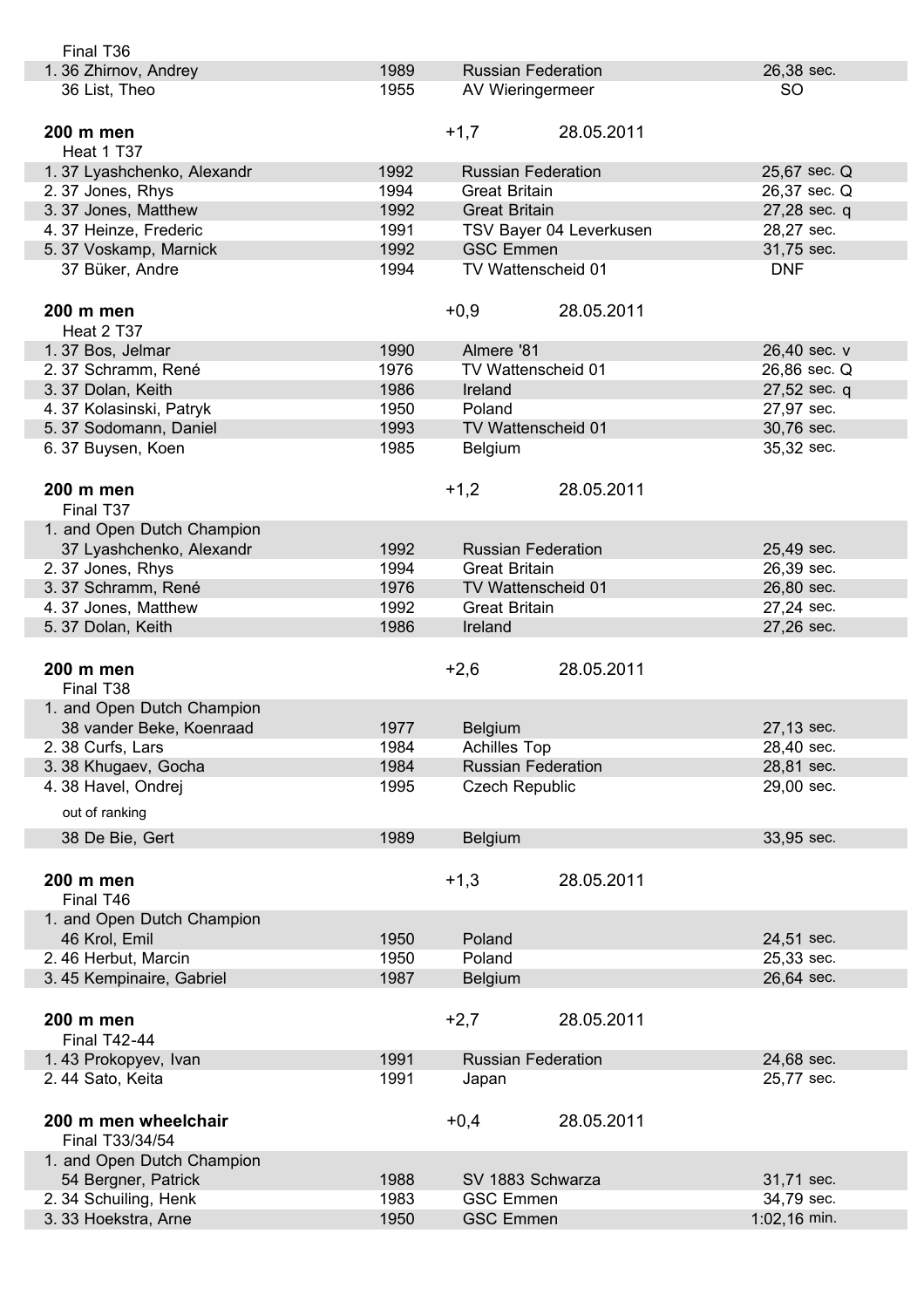| 400 m men                   |      | 29.05.2011                |                |
|-----------------------------|------|---------------------------|----------------|
| Final T37                   |      |                           |                |
| 1. and Open Dutch Champion  |      |                           |                |
| 37 Lyashchenko, Alexandr    | 1992 | <b>Russian Federation</b> | 59,77 sec.     |
| 2.37 Voskamp, Marnick       | 1992 | <b>GSC Emmen</b>          | 76,67 sec.     |
| 3.37 Buysen, Koen           | 1985 | <b>Belgium</b>            | 78,28 sec.     |
|                             |      |                           |                |
| 400 m men                   |      | 29.05.2011                |                |
| Final T46                   |      |                           |                |
| 1. and Open Dutch Champion  |      |                           |                |
| 46 Yalchik, Alexander       | 1988 | <b>Russian Federation</b> | 52,48 sec.     |
| 2.46 Lewandowski, Wojciech  | 1991 | Poland                    | 55,71 sec.     |
| 3.45 Kempinaire, Gabriel    | 1987 | <b>Belgium</b>            | 59,56 sec.     |
|                             |      |                           |                |
| 400 m men                   |      | 29.05.2011                |                |
| <b>Final T35/36</b>         |      |                           |                |
| 1. and Open Dutch Champion  |      |                           |                |
| 36 Zhirnov, Andrey          | 1989 | <b>Russian Federation</b> | 58,63 sec.     |
| 2.36 Kharagezov, Pavel      | 1987 | <b>Russian Federation</b> | 59,94 sec.     |
| 3.36 Shvetcov, Evgenii      | 1988 | <b>Russian Federation</b> | 62,03 sec.     |
| 4.35 De Loght, Kevin        | 1986 | Belgium                   | 69,60 sec.     |
| 5.35 Radosz, Piotr          | 1950 | Poland                    | 72,70 sec.     |
|                             |      |                           |                |
| 400 m men                   |      | 29.05.2011                |                |
| Final T38/43/44             |      |                           |                |
| 1. and Open Dutch Champion  |      |                           |                |
| 43 Prokopyev, Ivan          | 1991 | <b>Russian Federation</b> | 57,37 sec.     |
| 2.44 Sato, Keita            | 1991 | Japan                     | 60,34 sec.     |
| 3. 38 vander Beke, Koenraad | 1977 | Belgium                   | 64,52 sec.     |
| out of ranking              |      |                           |                |
|                             |      |                           |                |
| 38 De Bie, Gert             | 1989 | Belgium                   | 78,23 sec.     |
|                             |      |                           |                |
| 400 m men                   |      | 29.05.2011                |                |
| <b>Final T11-13</b>         |      |                           |                |
| 1. 13 Zverev, Alexander     | 1989 | <b>Russian Federation</b> | 53,57 sec.     |
| 2. 13 Kornilov, Dmitrii     | 1990 | <b>Russian Federation</b> | 53,65 sec.     |
|                             |      |                           |                |
| 400 m men wheelchair        |      | 29.05.2011                |                |
| Final T33/34/54             |      |                           |                |
| 1. and Open Dutch Champion  |      |                           |                |
| 54 Bergner, Patrick         | 1988 | SV 1883 Schwarza          | $1:05,01$ min. |
| 2.34 Schuiling, Henk        | 1983 | <b>GSC Emmen</b>          | 1:08,14 min.   |
| 3.33 Hoekstra, Arne         | 1950 | <b>GSC Emmen</b>          | 2:14,26 min.   |
|                             |      |                           |                |
| 800 m men                   |      | 28.05.2011                |                |
| Final T13                   |      |                           |                |
| 1. and Open Dutch Champion  |      |                           |                |
| 13 Kornilov, Dmitrii        | 1990 | <b>Russian Federation</b> | 2:01,79 min.   |
| 2.13 Merkulov, Egor         | 1987 | <b>Russian Federation</b> | 2:02,23 min.   |
| 3.13 Romero, Cesar          | 1993 | Spain                     | 2:12,44 min.   |
|                             |      |                           |                |
| 800 m men                   |      | 28.05.2011                |                |
| <b>Final T11/12</b>         |      |                           |                |
| 1. and Open Dutch Champion  |      |                           |                |
| 11 Tayganov, Artem          | 1985 | <b>Russian Federation</b> | 2:11,04 min.   |
| 2. 11 Asadullin, Albert     | 1950 | <b>Russian Federation</b> | 2:11,60 min.   |
| 3. 12 de Dapper, Christophe | 1980 | <b>Belgium</b>            | 2:15,46 min.   |
|                             |      |                           |                |

Final T44/46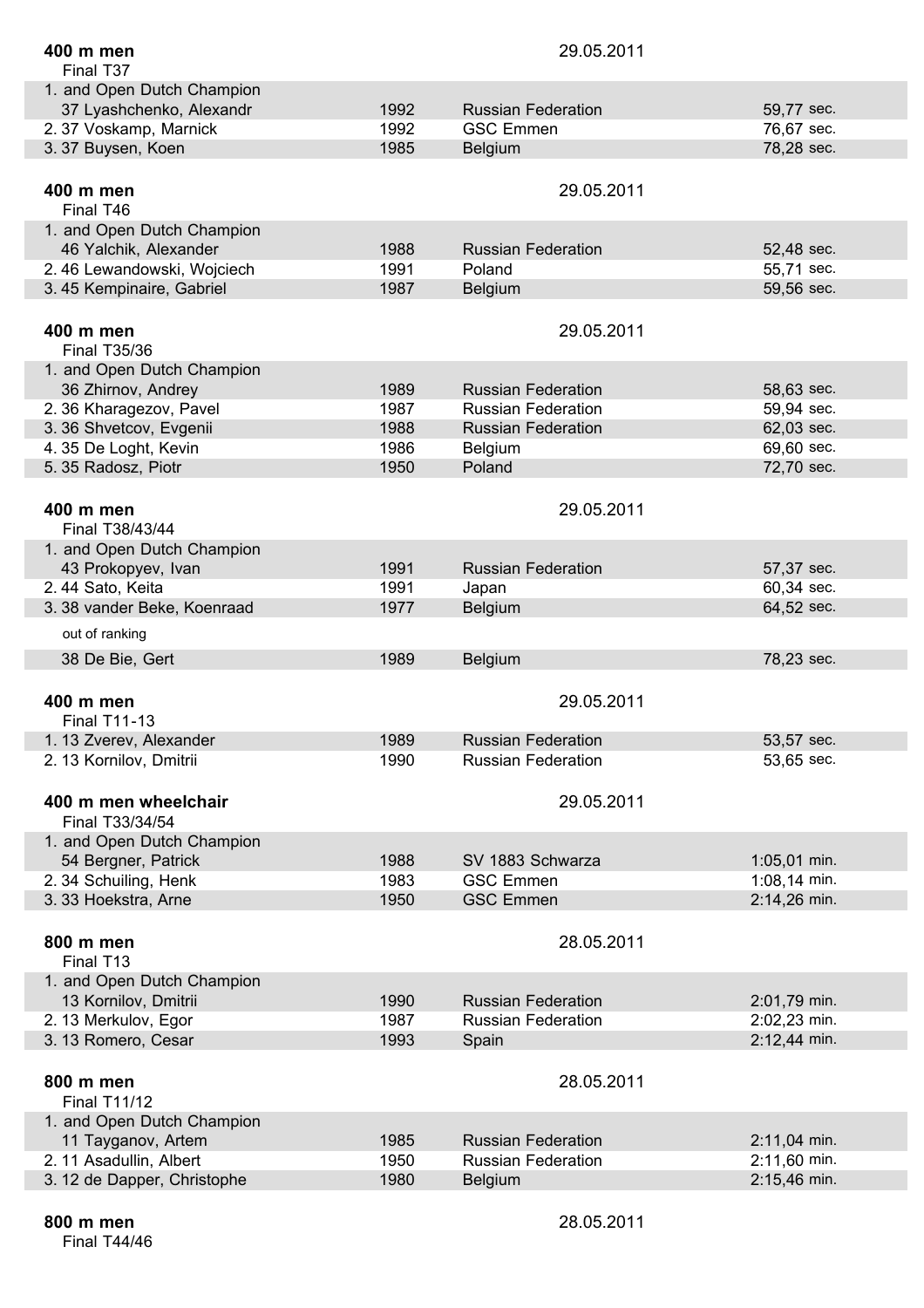| 1. and Open Dutch Champion                   |                    |                           |                       |
|----------------------------------------------|--------------------|---------------------------|-----------------------|
| 46 Yalchik, Alexander                        | 1988               | <b>Russian Federation</b> | 1:58,92 min.          |
| 2.46 Golaski, Wojciech                       | 1950               | Poland                    | 1:59,57 min.          |
| 3.46 Mazi, Remi                              | 1988               | Belgium                   | 2:13,91 min.          |
|                                              |                    |                           |                       |
| 800 m men                                    |                    | 28.05.2011                |                       |
| <b>Final T36-38</b>                          |                    |                           |                       |
| 1. and Open Dutch Champion                   |                    |                           |                       |
| 36 Kharagezov, Pavel                         | 1987               | <b>Russian Federation</b> | 2:18,79 min.          |
| 2.38 Meunier, Basile                         | 1981               | Belgium                   | 2:23,15 min.          |
| 3.36 Rega, Jakub                             | 1989               | Poland                    | 2:25,43 min.          |
| 4.36 Plichta, Robert                         | 1978               | Poland                    | 2:25,87 min.          |
| 5. 36 Shvetcov, Evgenii                      | 1988               | <b>Russian Federation</b> | 2:30,19 min.          |
| 6.36 List, Theo                              | 1955               | AV Wieringermeer          | 3:37,07 min.          |
|                                              |                    |                           |                       |
| 800 m men wheelchair                         |                    | 28.05.2011                |                       |
| Final T33/34/53/54                           |                    |                           |                       |
| 1. and Open Dutch Champion                   |                    |                           |                       |
| 34 Schuiling, Henk                           | 1983               | <b>GSC Emmen</b>          | 2:25,64 min.          |
| 2.54 Abebe, Alemu Yosef                      | 1977               | Ethiopia                  | 2:41,84 min.          |
| 3.54 Gebrecherkos, Abrha Berhe               | 1987               | Ethiopia                  | 2:47,68 min.          |
| 4.33 Hoekstra, Arne                          | 1950               | <b>GSC Emmen</b>          | 4:39,07 min.          |
|                                              |                    |                           |                       |
| 1500 m men                                   |                    | 29.05.2011                |                       |
| <b>Final T11-13</b>                          |                    |                           |                       |
| 1. and Open Dutch Champion                   |                    |                           |                       |
|                                              | 1987               | <b>Russian Federation</b> | 4:17,16 min.          |
| 13 Merkulov, Egor<br>2. 11 Asadullin, Albert | 1950               | <b>Russian Federation</b> | 4:30,89 min.          |
|                                              | 1985               | <b>Russian Federation</b> | 4:36,72 min.          |
| 3.11 Tayganov, Artem                         |                    |                           |                       |
|                                              |                    |                           |                       |
| 1500 m men                                   |                    | 29.05.2011                |                       |
| Final T36/37/38/46                           |                    |                           |                       |
| 1. and Open Dutch Champion                   |                    |                           |                       |
| 46 Golaski, Wojciech                         | 1950               | Poland                    | 4:24,55 min.          |
| 2.46 Mazi, Remi                              | 1988               | <b>Belgium</b>            | 4:38,27 min.          |
| 3.38 Meunier, Basile                         | 1981               | Belgium                   | 4:55,00 min.          |
|                                              |                    |                           |                       |
| high jump men                                |                    | 29.05.2011                |                       |
| <b>Final F42/46</b>                          |                    |                           |                       |
| 1. and Open Dutch Champion                   |                    |                           |                       |
| 42 Mamczarz, Lukasz Maciej                   | 1988               | Poland                    | $1,70 \; m$<br>941 P. |
| 2.42 Siemenroth, Dominik                     | 1993               | TSV Bayer 04 Leverkusen   | $1,40 \; m$<br>775 P. |
| 46 Steggink, Julian                          | 1991               | TSV Bayer 04 Leverkusen   | <b>NM</b>             |
|                                              |                    |                           |                       |
| 130 135 140 145 150 155 160 165 170 173      |                    |                           |                       |
|                                              |                    |                           |                       |
| 1. Mamczarz<br>о<br>o                        | O XO XXO XXX       |                           |                       |
| 2. Siemenroth<br>O XO XXX                    |                    |                           |                       |
| Steggink<br>$\overline{\phantom{a}}$<br>$X-$ |                    |                           |                       |
|                                              |                    |                           |                       |
| long jump men                                |                    | 28.05.2011                |                       |
| Final F37                                    |                    |                           |                       |
| 1. and Open Dutch Champion                   |                    |                           |                       |
| 37 Barinov, Vladislav                        | 1982               | <b>Russian Federation</b> | $5,52 \; m$           |
| 5,01<br>5,48<br>X                            | 5,52               | 5,42<br>5,52              |                       |
| $+2,4$<br>$+6,0$                             | $+2,6$             | $+1,4$<br>$+2,1$          |                       |
| 2.37 Labuch, Lukasz                          | 1980               | Poland                    | $5,31 \; m$           |
| 5,27<br>5,31<br>x                            | $\pmb{\mathsf{X}}$ | 5,28<br>X                 |                       |
| $+3,8$<br>$+2,3$                             |                    | $+1,3$                    |                       |
| 3.37 Kohout, Jiri                            | 1986               | <b>Czech Republic</b>     | $5,08 \, \text{m}$    |
| 4,93<br>5,08<br>4,67                         | 4,95               | 4,85<br>4,93              |                       |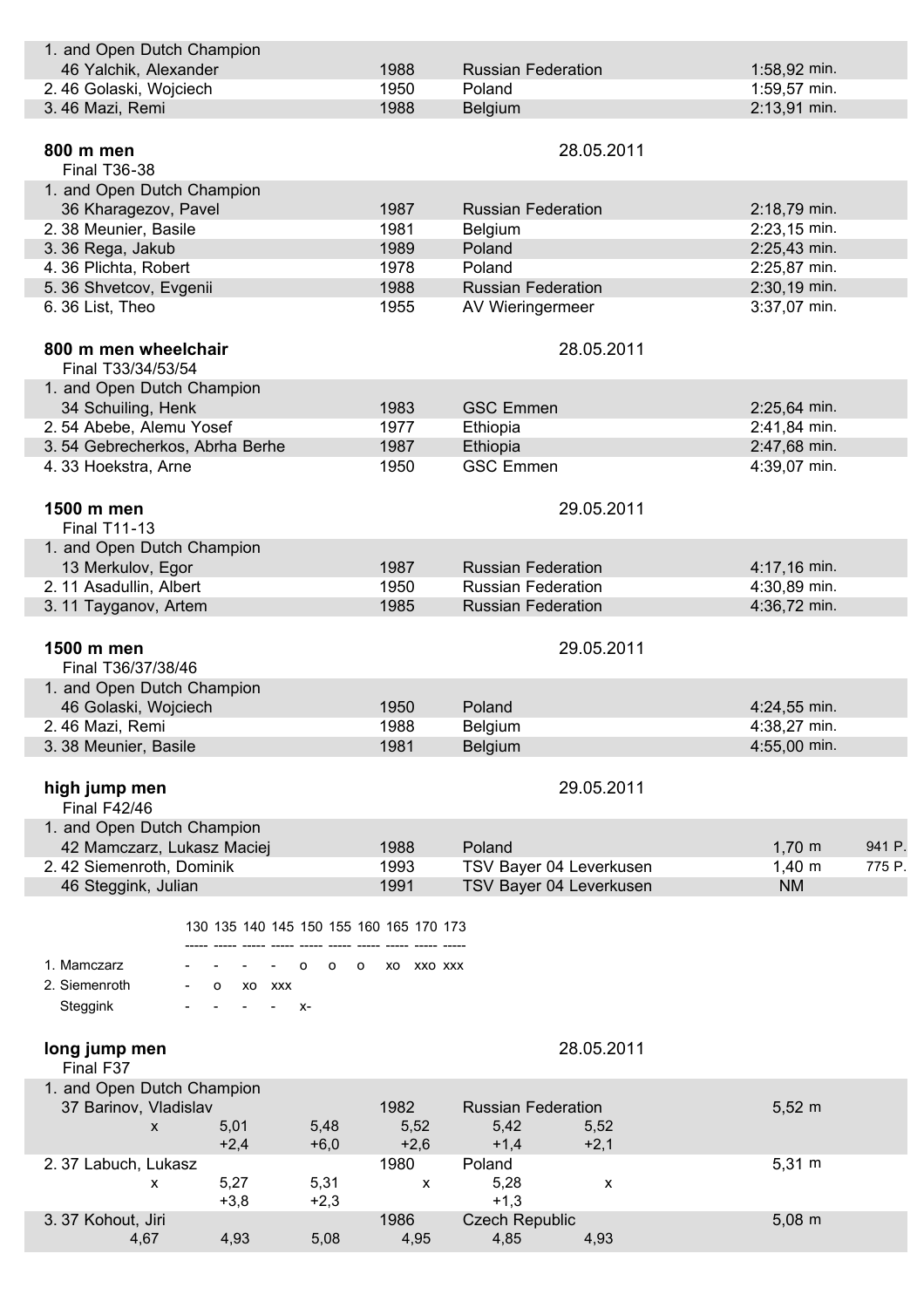| $+2,8$                     | $+0,8$             | $+1,8$             | $+1,9$                    | $+2,4$                    | $+1,3$             |             |        |
|----------------------------|--------------------|--------------------|---------------------------|---------------------------|--------------------|-------------|--------|
| 4.37 Tonetti, Dennis       |                    |                    | 1990                      | TV Wattenscheid 01        |                    | 4,99 m      |        |
| 4,80                       | 4,75               | 4,67               | 4,76                      | 4,99                      | 4,81               |             |        |
|                            |                    |                    |                           |                           |                    |             |        |
| $+3,4$                     | $+2,1$             | $+1,5$             | $+1,1$                    | $+2,2$                    | $+2,5$             |             |        |
| 5.37 Baldursson, Baldur    |                    |                    | 1981                      | Iceland                   |                    | 4,77 m      |        |
| $\mathsf{x}$               | 4,30               | 4,77               | 4,23                      | 3,77                      | 4,48               |             |        |
|                            | $+0,9$             | $+2,2$             | $+2,2$                    | $+1,3$                    | $+2,4$             |             |        |
|                            |                    |                    | 1976                      | TV Wattenscheid 01        |                    | 4,76 m      |        |
| 6.37 Schramm, René         |                    |                    |                           |                           |                    |             |        |
| 4,51                       | 4,12               | 4,66               | 4,76                      | 4,57                      | 4,56               |             |        |
| $+1,1$                     | $+1,4$             | $+1,7$             | $+1,6$                    | $+1,6$                    | $+1,8$             |             |        |
| 7.37 Lacnak, Lukas         |                    |                    | 1985                      | <b>Czech Republic</b>     |                    | $4,60 \, m$ |        |
| 4,29                       | 4,20               | 4,60               | 4,39                      | 4,41                      | 4,32               |             |        |
| $+0,9$                     | $+1,9$             | $+1,9$             | $+1,7$                    | $+2,0$                    | $+2,6$             |             |        |
|                            |                    |                    |                           |                           |                    |             |        |
| 8.37 Jones, Matthew        |                    |                    | 1992                      | <b>Great Britain</b>      |                    | $4,33 \, m$ |        |
| 4,33                       | 3,91               | 4,02               | 4,06                      | 3,97                      | 3,74               |             |        |
| $+1,3$                     | $+0,7$             | $+1,5$             | $+1,6$                    | $+2,1$                    | $+1,5$             |             |        |
|                            |                    |                    |                           |                           |                    |             |        |
|                            |                    |                    |                           |                           |                    |             |        |
| long jump men              |                    |                    |                           |                           | 28.05.2011         |             |        |
| Final F13/36/38/42/46      |                    |                    |                           |                           |                    |             |        |
| 1. and Open Dutch Champion |                    |                    |                           |                           |                    |             |        |
| 42 Yamamoto, Atsushi       |                    |                    | 1982                      |                           |                    | $5,94 \, m$ | 936 P. |
|                            |                    |                    |                           | Japan                     |                    |             |        |
| 5,68                       | 5,94               |                    |                           |                           |                    |             |        |
| $+2,6$                     | $+1,6$             |                    |                           |                           |                    |             |        |
| 2.38 vander Beke, Koenraad |                    |                    | 1977                      | Belgium                   |                    | 4,93 m      | 704 P. |
| 4,93                       | 4,92               | $\pmb{\mathsf{X}}$ | 4,70                      | 4,60                      | 4,61               |             |        |
|                            |                    |                    |                           |                           |                    |             |        |
| $+1,6$                     | $+2,1$             |                    | $+4,3$                    | $+2,2$                    | $+0,4$             |             |        |
| 3. 36 Sobczak, Mariusz     |                    |                    | 1981                      | Poland                    |                    | 4,82 m      | 682 P. |
| 4,56                       | 4,82               | 4,78               | 4,73                      | 4,75                      | 4,68               |             |        |
| $+5,1$                     | $+1,8$             | $+4,2$             | $+2,0$                    | $+1,4$                    | $+1,5$             |             |        |
| 4.36 Sviridov, Vladimir    |                    |                    | 1990                      | <b>Russian Federation</b> |                    | 4,71 m      | 648 P. |
|                            |                    |                    |                           |                           |                    |             |        |
| $\mathsf{x}$               | 4,71               | $\mathsf{x}$       | 4,37                      | $\mathsf{x}$              | 4,37               |             |        |
|                            | $+2,0$             |                    | $+0,8$                    |                           | $+2,5$             |             |        |
| 5.38 Curfs, Lars           |                    |                    | 1984                      | <b>Achilles Top</b>       |                    | $4,62 \, m$ | 583 P. |
| 3,26                       | 4,19               | 4,23               | 4,13                      | 4,62                      | 4,37               |             |        |
|                            |                    |                    |                           |                           |                    |             |        |
| $+1,1$                     | $+3,3$             | $+2,3$             | $+3,5$                    | $+2,5$                    | $+2,5$             |             |        |
| 6.38 Wurm, Patrik          |                    |                    | 1994                      | <b>Czech Republic</b>     |                    | $4,52 \, m$ | 541 P. |
| $\mathsf{x}$               | 3,98               | 4,52               | $\mathsf{x}$              | 4,45                      | 3,84               |             |        |
|                            | $+0,7$             | $+2,6$             |                           | $+2,1$                    | $+3,1$             |             |        |
| 7.46 Steggink, Julian      |                    |                    | 1991                      | TSV Bayer 04 Leverkusen   |                    | $5,19 \; m$ | 350 P. |
|                            |                    |                    |                           |                           |                    |             |        |
| X                          | X                  | 4,80               | 4,76                      | 4,91                      | 5,19               |             |        |
|                            |                    | $+1,0$             | $+2,4$                    | $+1,8$                    | $+3,9$             |             |        |
| 8.42 Siemenroth, Dominik   |                    |                    | 1993                      | TSV Bayer 04 Leverkusen   |                    | $3,29 \; m$ | 50 P.  |
| X                          | $\pmb{\mathsf{x}}$ | 2,97               | 3,06                      | $\pmb{\mathsf{X}}$        | 3,29               |             |        |
|                            |                    | $+1,1$             | $+2,8$                    |                           | $+2,1$             |             |        |
|                            |                    |                    |                           |                           |                    |             |        |
|                            |                    |                    |                           |                           |                    |             |        |
| long jump men              |                    |                    |                           |                           | 28.05.2011         |             |        |
| <b>Final F11/12</b>        |                    |                    |                           |                           |                    |             |        |
|                            |                    |                    |                           |                           |                    |             |        |
| 1. and Open Dutch Champion |                    |                    |                           |                           |                    |             |        |
| 12 Kegelev, Evgeny         |                    |                    | 1986                      | <b>Russian Federation</b> |                    | $6,30 \; m$ | 653 P. |
| 6,24                       | 6,01               | 6,04               | 6,29                      | 6,14                      | 6,30               |             |        |
| $+2,3$                     | $+2,0$             | $+2,8$             | $+1,7$                    | $+1,1$                    | $+2,0$             |             |        |
|                            |                    |                    |                           |                           |                    |             |        |
| 2. 12 Evgrafov, Svyatoslav |                    |                    | 1991                      | <b>Russian Federation</b> |                    | $6,13 \; m$ | 603 P. |
| 6,04                       | 6,13               | 5,83               | 5,98                      | 5,95                      | 5,92               |             |        |
| $+4,6$                     | $+3,5$             | $+2,1$             | $+2,4$                    | $+3,4$                    | $+0,7$             |             |        |
| 3. 12 Ayora, Daniel        |                    |                    | 1993                      | Spain                     |                    | $6,06 \, m$ | 583 P. |
| 6,06                       | 5,83               | 5,91               | 5,98                      | $\boldsymbol{\mathsf{X}}$ | 5,87               |             |        |
|                            |                    |                    |                           |                           |                    |             |        |
| $+3,0$                     | $+1,4$             | $+1,1$             | $+4,1$                    |                           | $+2,9$             |             |        |
| 4.11 Cantero, Pablo        |                    |                    | 1994                      | Spain                     |                    | 4,92 m      | 463 P. |
| 4,92                       | X                  | 4,17               | 4,42                      | 4,72                      | 4,59               |             |        |
| $+4,2$                     |                    | $+3,1$             | $+3,0$                    | $+1,0$                    | $+0,9$             |             |        |
|                            |                    |                    |                           |                           |                    | $3,97 \; m$ | 157 P. |
| 5.11 Cabrera, Jnathan      |                    |                    | 1995                      | Spain                     |                    |             |        |
| 3,59                       | 3,97               | X                  | $\boldsymbol{\mathsf{X}}$ | $\boldsymbol{\mathsf{x}}$ | $\pmb{\mathsf{X}}$ |             |        |
| $+1,2$                     | $+2,2$             |                    |                           |                           |                    |             |        |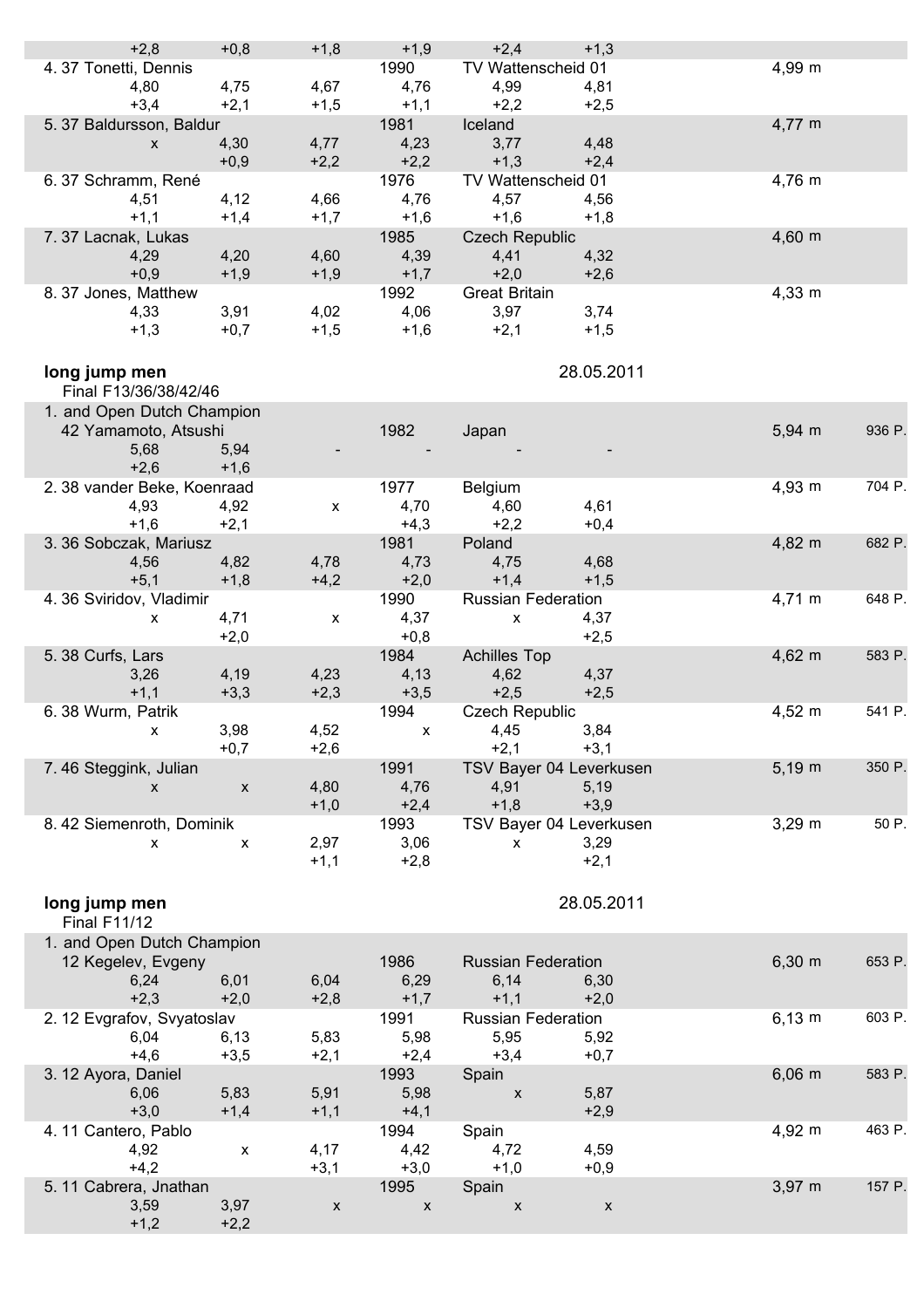| out of ranking                                   |        |        |                           |                                        |                    |        |
|--------------------------------------------------|--------|--------|---------------------------|----------------------------------------|--------------------|--------|
| 12 Ledger, James                                 |        |        | 1993                      | <b>Great Britain</b>                   | $5,28 \; m$        | 368 P. |
| 5,27                                             | 5,06   | 5,16   | 5,25                      | 5,28<br>5,15                           |                    |        |
| $+1,9$                                           | $+4,0$ | $+1,5$ | $+1,4$                    | $+1,0$<br>$+4,8$                       |                    |        |
| triple jump men                                  |        |        |                           | 29.05.2011                             |                    |        |
| <b>Final F11-13</b>                              |        |        |                           |                                        |                    |        |
| 1. and Open Dutch Champion                       |        |        |                           |                                        |                    |        |
| 11 Koptev, Andrey                                |        |        | 1984                      | <b>Russian Federation</b>              | 11,89 m            | 892 P. |
| 11,89                                            | 11,70  | 11,51  | $\boldsymbol{\mathsf{X}}$ | 11,87                                  |                    |        |
| $+3,2$                                           | $+2,4$ | $+1,9$ | 1986                      | $+2,8$<br><b>Russian Federation</b>    |                    | 872 P. |
| 2. 12 Kegelev, Evgeny<br>13,08                   | 11,75  | 12,91  | 13,24                     | 13,19<br>13,05                         | $13,24 \, m$       |        |
| $+2,9$                                           | $+3,7$ | $+1,5$ | $+1,1$                    | $+1,7$<br>$+2,2$                       |                    |        |
| 3. 12 Evgrafov, Svyatoslav                       |        |        | 1991                      | <b>Russian Federation</b>              | $12,51 \; m$       | 824 P. |
| X                                                | 12,28  | 12,15  | 12,51                     | 12,15                                  |                    |        |
| 12 Mee, Albert van de                            | $+1,1$ | $+2,0$ | $+1,4$<br>1960            | $+1,6$<br>Sprint                       | <b>NM</b>          |        |
| $\mathsf{x}$                                     | X      |        |                           |                                        |                    |        |
|                                                  |        |        |                           |                                        |                    |        |
| shot put men                                     |        |        |                           | 29.05.2011                             |                    |        |
| Final F40                                        |        |        |                           |                                        |                    |        |
| 1. and Open Dutch Champion                       |        |        |                           |                                        |                    |        |
| 40 Tyszkowski, bartosz                           |        |        | 1994                      | Poland                                 | 11,81 m            |        |
| 11,66<br>2.40 Clare, Sean                        | 11,72  | 11,81  | $\mathsf{x}$<br>1993      | 11,58<br>11,30<br><b>Great Britain</b> | $9,05 \, \text{m}$ |        |
| 9,05                                             | 8,99   | x      | 8,99                      | 8,76<br>8,89                           |                    |        |
| 3.40 Duke, Kyron                                 |        |        | 1992                      | <b>Great Britain</b>                   | 8,85 m             |        |
| 7,67                                             | 8,42   | 8,70   | 8,46                      | 8,44<br>8,85                           |                    |        |
| 4.40 Dushkin, Dmitry                             |        |        | 1988                      | <b>Russian Federation</b>              | 8,81 m             |        |
| 8,32                                             | 8,81   | X      | $\boldsymbol{\mathsf{x}}$ | 8,74<br>X                              |                    |        |
|                                                  |        |        |                           |                                        |                    |        |
|                                                  |        |        |                           |                                        |                    |        |
| shot put men                                     |        |        |                           | 29.05.2011                             |                    |        |
| <b>Final F35/36</b><br>1.35 Paulinski, Tomasz    |        |        | 1989                      | Poland                                 | $10,56$ m          | 788 P. |
| X                                                | 10,56  | 9,75   | X                         | 10,20<br>X                             |                    |        |
| 2. 35 de Bruijn, Rene                            |        |        | 1967                      | Sprint                                 | 7,08 m             | 358 P. |
| 6,50                                             | 6,54   | 7,08   | 6,92                      | 6,34<br>$\pmb{\mathsf{X}}$             |                    |        |
|                                                  |        |        |                           |                                        |                    |        |
| shot put men                                     |        |        |                           | 29.05.2011                             |                    |        |
| <b>Final F37/38</b>                              |        |        |                           |                                        |                    |        |
| 1. and Open Dutch Champion<br>37 Lesnykh, Alexey |        |        | 1985                      | <b>Russian Federation</b>              | 13,32 m            | 876 P. |
| 13,32                                            | 13,07  | 12,93  | $\pmb{\mathsf{X}}$        | 13,01<br>X                             |                    |        |
| 2.38 Vratil, Petr                                |        |        | 1983                      | <b>Czech Republic</b>                  | $11,22 \; m$       | 806 P. |
| 10,83                                            | X      | 11,10  | 11,22                     | $\boldsymbol{\mathsf{x}}$<br>X         |                    |        |
| 3.37 Baldursson, Baldur<br>10,03                 |        |        | 1981<br>10,64             | Iceland                                | 10,95 m            | 696 P. |
| 4.37 Clark, Josh                                 | 10,94  | 10,59  | 1993                      | 10,38<br>10,95<br><b>Great Britain</b> | 10,64 m            | 665 P. |
| 10,64                                            | x      | х      | X                         | 10,59<br>10,43                         |                    |        |
| 5.37 Koebeer, Vince                              |        |        | 1985                      | <b>AAC</b>                             | $6,24 \, m$        | 151 P. |
| 5,46                                             | 6,24   | 5,57   | 4,55                      | 5,59<br>5,76                           |                    |        |
|                                                  |        |        |                           |                                        |                    |        |
| shot put men<br><b>Final F11-13</b>              |        |        |                           | 29.05.2011                             |                    |        |
| 1. and Open Dutch Champion                       |        |        |                           |                                        |                    |        |
| 12 Andryushchenko, Vladimir                      |        |        | 1982                      | <b>Russian Federation</b>              | 14,01 m            | 922 P. |
| 13,00                                            | 13,68  | X      | 12,28                     | 14,01<br>$\boldsymbol{\mathsf{x}}$     |                    |        |
| 2.12 Mee, Albert van de                          |        |        | 1960                      | Sprint                                 | $11,09 \; m$       | 716 P. |
| X<br>3. 12 Bisping, Konrad                       | 11,01  | 11,09  | 11,09<br>1950             | 10,75<br>11,02<br><b>Great Britain</b> | $10,67$ m          | 670 P. |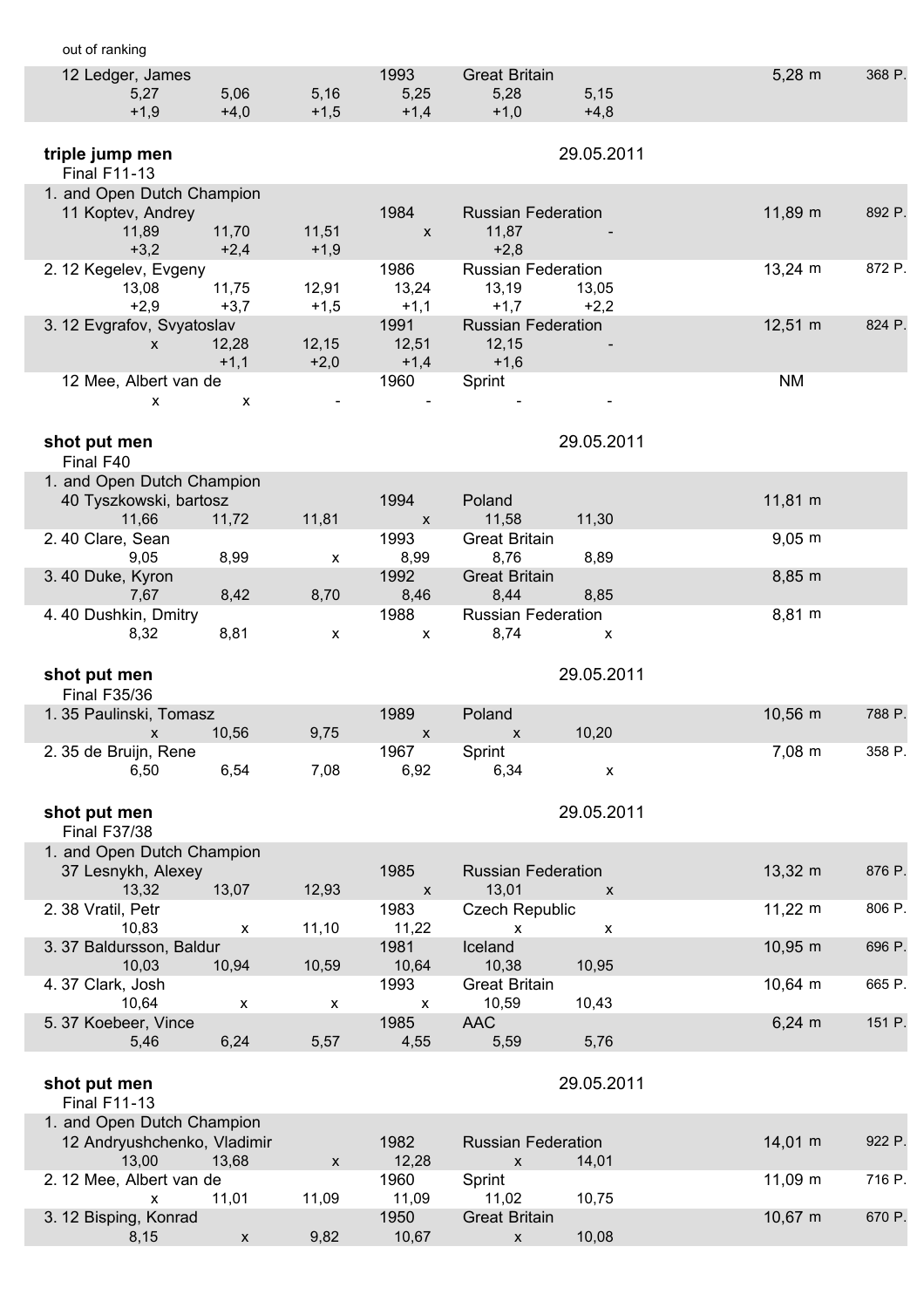| 4.12 Wietecki, Marek<br>9,39         | $\mathsf{x}$ | 9,21         | 1984<br>10,30            | Poland<br>10,37           | 10,57                         | $10,57 \; m$        | 659 P. |
|--------------------------------------|--------------|--------------|--------------------------|---------------------------|-------------------------------|---------------------|--------|
| shot put men<br><b>Final F42-46</b>  |              |              |                          |                           | 29.05.2011                    |                     |        |
| 1. and Open Dutch Champion           |              |              |                          |                           |                               |                     |        |
| 42 Davies, Aled                      |              |              | 1991                     | <b>Great Britain</b>      |                               | $14,41 \; m$        | 999 P. |
| 12,75                                | X            | 14,41        | $\mathsf{x}$             | $\pmb{\chi}$              | X                             |                     |        |
| 2.42 Tinnemeier, Frank               |              |              | 1972                     | TSV Bayer 04 Leverkusen   |                               | $13,44 \, m$        | 937 P. |
| 13,32                                | 13,44        | X            | 13,29                    | X                         | 12,41                         |                     |        |
| 3.44 Ladnyy, Alexey                  |              |              | 1972                     | <b>Russian Federation</b> |                               | $14,17 \; m$        | 751 P. |
| X                                    | X            | 13,57        | 13,81                    | 14, 17                    | 13,52                         |                     |        |
| 4.44 Filatov, Alexandr               |              |              | 1981                     | <b>Russian Federation</b> |                               | $14,14 \, m$        | 749 P. |
| 12,27                                | 13,66        | 13,97        | 13,74                    | 12,81                     | 14,14                         |                     |        |
| 5.46 Rebisz, Tomasz                  |              |              | 1974                     | Poland                    |                               | $13,96 \, \text{m}$ | 683 P. |
| X                                    | 13,96        | $\mathsf{x}$ | 13,72                    | X                         | $\mathsf{x}$                  |                     |        |
| 6.46 Prokhorov, Nikita               |              |              | 1991                     | <b>Russian Federation</b> |                               | 13,91 m             | 679 P. |
| 13,91                                | 13,08        | 13,56        | 13,09                    | $\mathsf{x}$              | 13,70                         |                     |        |
| 7.42 Cmikiewicz, Leszek              |              |              | 1974                     | Poland                    |                               | 10,63 m             | 655 P. |
| 10,21                                | 10,63        | 10,35        | $\overline{\phantom{a}}$ |                           |                               |                     |        |
| 8.44 Tsai, Tsung-Wei                 |              |              | 1985                     | Chinese Taipei            |                               | $9,20 \, \text{m}$  | 212 P. |
| 9,00                                 | 0,88         | 8,85         | 9,20                     | 9,18                      | 8,82                          |                     |        |
|                                      |              |              |                          |                           |                               |                     |        |
| shot put wheelchair men              |              |              |                          |                           | 28.05.2011                    |                     |        |
| Final F32/34/54/55                   |              |              |                          |                           |                               |                     |        |
| 1. and Open Dutch Champion           |              |              |                          |                           |                               |                     |        |
| 54 Nobbs, Daniel                     |              |              | 1979                     | <b>Great Britain</b>      |                               | 8,99 m              | 902 P. |
| 8,67                                 | 8,57         | 8,18         | 8,76                     | 8,82                      | 8,99                          |                     |        |
| 2.34 Musil, Roman                    |              |              | 1971                     | Czech Republic            |                               | $9,19 \, \text{m}$  | 894 P. |
| 9,16                                 | 6,12         | X            | 9,06                     | 9,19                      | 8,91                          |                     |        |
| 3.34 O'Dwyer, Raymond                |              |              | 1990                     | Ireland                   |                               | $8,02 \, m$         | 789 P. |
| 7,87<br>4.32 Cleare, Eoin            | 7,48         | 8,02         | 7,24<br>1971             | 7,60<br>Ireland           | 7,58                          | $7,27 \; m$         | 784 P. |
| 6,58                                 | 6,37         | 7,27         | 5,99                     | 6,04                      | 5,80                          |                     |        |
| 5.54 Kuznetsov, Alexey               |              |              | 1981                     | <b>Russian Federation</b> |                               | 7,86 m              | 765 P. |
| 7,09                                 | 7,41         | 7,86         | 7,56                     | 7,54                      | 7,77                          |                     |        |
| 6.34 Adams, Jonathan                 |              |              | 1992                     | <b>Great Britain</b>      |                               | 7,62 m              | 744 P. |
| 6,04                                 | 7,13         | 7,47         | 7,62                     | 7,23                      | 7,01                          |                     |        |
| 7.32 Sochal, Maciej                  |              |              | 1987                     | Poland                    |                               | $6,70 \; m$         | 711 P. |
| 5,74                                 | 5,64         | 5,57         | 6,70                     | 6,54                      | 6,42                          |                     |        |
| 8. 33 Hellyer, Ashleigh              |              |              | 1990                     | <b>Great Britain</b>      |                               | $6,34 \, m$         | 533 P. |
| 5,72                                 | 6,21         | 6,17         | 6,03                     | 5,04                      | 6,34                          |                     |        |
| 9. 32 Davies, Daniel                 |              |              | 1991                     | <b>Great Britain</b>      |                               | 4,68 m              | 372 P. |
| 4,39                                 | 4,58         | 4,58         | 4,38                     | 4,68                      | 4,48                          |                     |        |
| 10. 32 Alqasim, Souhaib              |              |              | 1979                     |                           | Dubai Club for Special Sports | $4,26 \, m$         | 296 P. |
| x                                    | 3,76         | 4,12         | $\pmb{\mathsf{X}}$       | 3,98                      | 4,26                          |                     |        |
| 11.54 Musatov, Andrey                |              |              | 1981                     | <b>Russian Federation</b> |                               | $4,14 \, m$         | 89 P.  |
| 3,55                                 | 3,57         | 3,54         | 3,64                     | 3,69                      | 4,14                          |                     |        |
|                                      |              |              |                          |                           |                               |                     |        |
| shot put wheelchair men              |              |              |                          |                           | 28.05.2011                    |                     |        |
| <b>Final F55-58</b>                  |              |              |                          |                           |                               |                     |        |
| 1. and Open Dutch Champion           |              |              |                          |                           |                               |                     |        |
| 55 Isaev, Sergey                     |              |              | 1964                     | <b>Russian Federation</b> |                               | $10,06$ m           | 876 P. |
| 10,06<br>2.56 Falkenhain, Ralf Peter | 9,93         | 9,88         | 9,93<br>1956             | 9,20<br><b>BS Opladen</b> | 9,96                          | $10,55 \; m$        | 793 P. |
| 10,55                                | 10,55        | 10,05        | 9,49                     | 10,32                     | X                             |                     |        |
| 3.57 Taylor, Owain                   |              |              | 1992                     | <b>Great Britain</b>      |                               | $9,78 \; m$         | 591 P. |
| X                                    | 9,53         | 8,92         | 9,78                     | 9,61                      | 9,36                          |                     |        |
| 4.55 Charbi, Tarik                   |              |              | 1979                     | <b>Belgium</b>            |                               | 7,58 m              | 541 P. |
| 7,48                                 | 7,20         | 6,98         | 7,58                     | 6,09                      | 6,85                          |                     |        |
| 5.56 Ivanov, Alexey                  |              |              | 1979                     | <b>Russian Federation</b> |                               | $8,23 \; m$         | 481 P. |
| 7,26                                 | 7,21         | 7,54         | 8,23                     | 7,82                      | 7,55                          |                     |        |
| 6.58 Lin, Cheng-Yin                  |              |              | 1982                     | Chinese Taipei            |                               | 7,68 m              | 219 P. |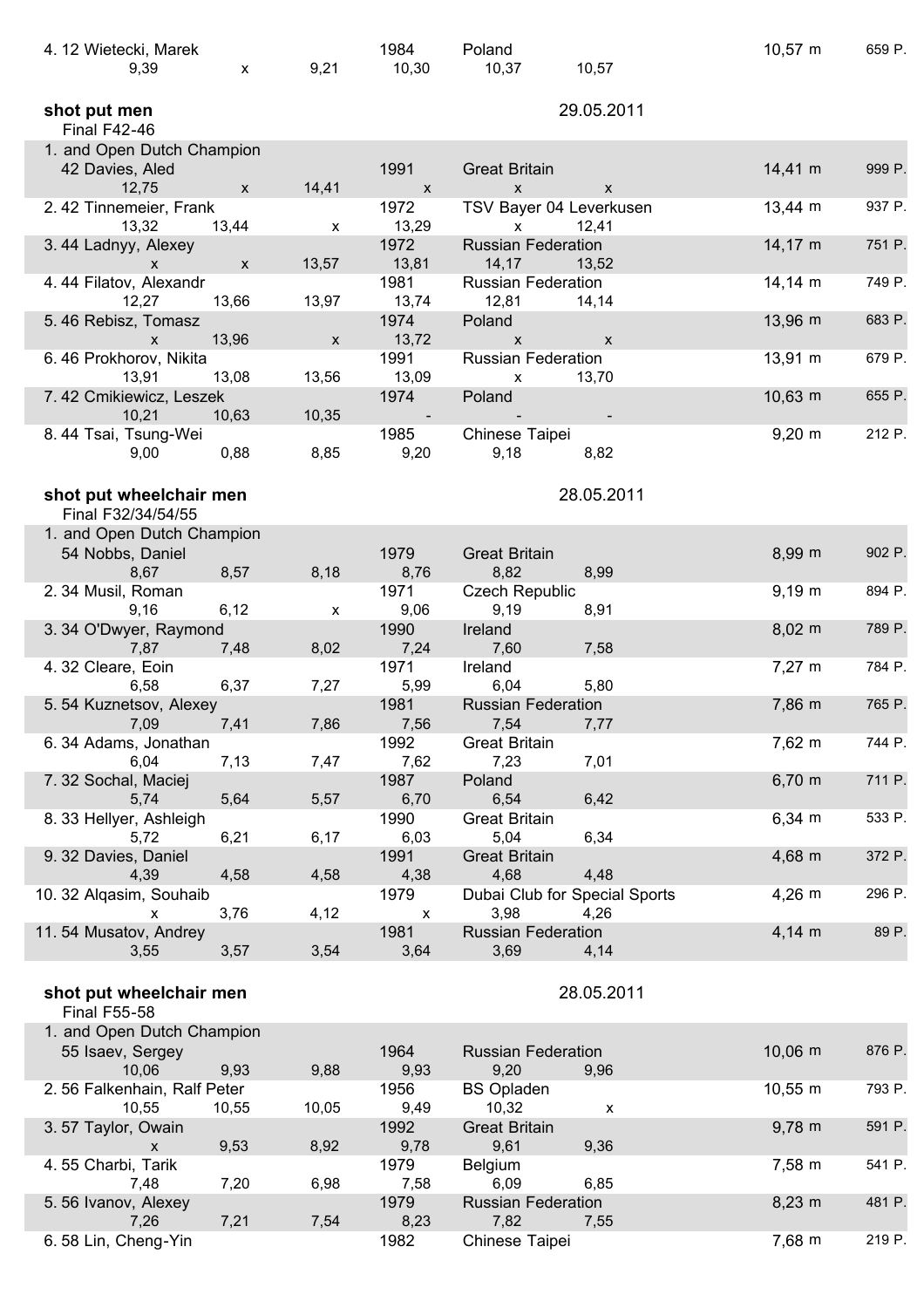| 7,24                                           | 7,58                      | 7,68                      | 6,71                              | 7,17                                 | 7,55                                  |                     |        |
|------------------------------------------------|---------------------------|---------------------------|-----------------------------------|--------------------------------------|---------------------------------------|---------------------|--------|
| 7.58 Abebe, Alemu Yosef<br>6,02                | 6,40                      | 6,61                      | 1977<br>6,52                      | Ethiopia<br>6,42                     | 6,53                                  | $6,61 \; m$         | 130 P. |
| 8.55 Mohammad, Omair<br>3,69                   | 4,03                      | X                         | 1996<br>$\mathsf{x}$              | 3,96                                 | Dubai Club for Special Sports<br>4,03 | $4,03 \, m$         | 33 P.  |
| discus men<br>Final F40                        |                           |                           |                                   |                                      | 29.05.2011                            |                     |        |
| 1. and Open Dutch Champion                     |                           |                           |                                   |                                      |                                       |                     |        |
| 40 Tyszkowski, bartosz<br>23,09                | 32,53                     | X                         | 1994<br>$\mathsf{x}$              | Poland<br>31,52                      | X                                     | $32,53 \, \text{m}$ |        |
| 2.40 Clare, Sean<br>X                          | 25,54                     | 21,98                     | 1993<br>$\boldsymbol{\mathsf{x}}$ | <b>Great Britain</b><br>22,80        | 24,26                                 | 25,54 m             |        |
| 3.40 Dushkin, Dmitry<br>19,80                  | 20,82                     | $\pmb{\mathsf{X}}$        | 1988<br>$\pmb{\mathsf{X}}$        | <b>Russian Federation</b><br>19,36   | $\pmb{\mathsf{X}}$                    | 20,82 m             |        |
|                                                |                           |                           |                                   |                                      |                                       |                     |        |
| discus men<br><b>Final F11-13</b>              |                           |                           |                                   |                                      | 29.05.2011                            |                     |        |
| 1. and Open Dutch Champion                     |                           |                           |                                   |                                      |                                       |                     |        |
| 12 Andryushchenko, Vladimir<br>40,09           | 41,37                     | 42,54                     | 1982<br>40,44                     | <b>Russian Federation</b><br>41,35   | 43,27                                 | 43,27 m             | 878 P. |
| 2. 12 Wietecki, Marek<br>40,33                 | 42,66                     | 40,47                     | 1984<br>33,32                     | Poland<br>43,24                      | X                                     | 43,24 m             | 877 P. |
| 3.12 Mee, Albert van de<br>33,91               | 31,93                     | $\pmb{\mathsf{X}}$        | 1960<br>34,27                     | Sprint<br>32,64                      | 28,61                                 | 34,27 m             | 670 P. |
| 4. 12 Bisping, Konrad<br>x                     | X                         | 25,86                     | 1950<br>26,08                     | <b>Great Britain</b><br>24,06        | 24,39                                 | 26,08 m             | 407 P. |
|                                                |                           |                           |                                   |                                      |                                       |                     |        |
| discus men<br><b>Final F42-46</b>              |                           |                           |                                   |                                      | 29.05.2011                            |                     |        |
| 1. and Open Dutch Champion                     |                           |                           |                                   |                                      |                                       |                     |        |
| 46 Prokhorov, Nikita                           |                           |                           | 1991                              | <b>Russian Federation</b>            |                                       | 46,49 m             | 921 P. |
| X                                              | 46,16                     | 46,49                     | 44,75                             | X                                    | X                                     |                     |        |
| 2.46 Rebisz, Tomasz                            | 43,10                     | X                         | 1974<br>46,34                     | Poland                               |                                       | 46,34 m             | 919 P. |
| x<br>3.42 Davies, Aled                         |                           |                           | 1991                              | x<br><b>Great Britain</b>            | x                                     | 40,75 m             | 893 P. |
| $\mathsf{X}$                                   | 40,75                     | 39,42                     | $\boldsymbol{\mathsf{x}}$         | $\mathsf X$                          | $\boldsymbol{\mathsf{X}}$             |                     |        |
| 4.42 Cmikiewicz, Leszek                        |                           |                           | 1974                              | Poland                               |                                       | 38,44 m             | 843 P. |
| 38,44                                          | $\pmb{\mathsf{X}}$        | 37,19                     | 37,47                             | $\pmb{\mathsf{x}}$                   | 35,42                                 |                     |        |
| 5.44 Ladnyy, Alexey                            |                           |                           | 1972                              | <b>Russian Federation</b>            |                                       | $35,67 \; m$        | 689 P. |
| 33,44                                          | 33,86                     | 35,27                     | 35,67                             | $\mathsf X$                          | 35,50                                 |                     |        |
| 6.44 Tsai, Tsung-Wei<br>26,35                  | 29,08                     | 29,09                     | 1985<br>30,45                     | Chinese Taipei<br>$\pmb{\mathsf{X}}$ | 29,97                                 | $30,45 \; m$        | 530 P. |
| discus men                                     |                           |                           |                                   |                                      | 29.05.2011                            |                     |        |
| <b>Final F35-38</b>                            |                           |                           |                                   |                                      |                                       |                     |        |
| 1. and Open Dutch Champion<br>37 Chyra, Robert |                           |                           | 1974                              | Poland                               |                                       | $41,17 \; m$        | 876 P. |
| 37,09                                          | 32,92                     | 41,17                     | $\pmb{\mathsf{X}}$                | 40,48                                | 40,08                                 |                     |        |
| 2.36 Glab, Michat                              |                           |                           | 1950                              | Poland                               |                                       | 33,55 m             | 862 P. |
| 33,55                                          | $\boldsymbol{\mathsf{x}}$ | 31,93                     | $\pmb{\mathsf{X}}$                | 32,45                                | 32,57                                 |                     |        |
| 3.36 Sviridov, Vladimir<br>29,97               | 33,41                     | 33,54                     | 1990<br>$\boldsymbol{\mathsf{X}}$ | <b>Russian Federation</b><br>32,57   | 29,33                                 | $33,54 \, m$        | 862 P. |
| 4.38 Vratil, Petr                              |                           |                           | 1983                              | <b>Czech Republic</b>                |                                       | $34,17 \; m$        | 794 P. |
| 33,16                                          | $\boldsymbol{\mathsf{x}}$ | $\boldsymbol{\mathsf{x}}$ | $\boldsymbol{\mathsf{X}}$         | $\mathsf{x}$                         | 34,17                                 |                     |        |
| 5. 35 Paulinski, Tomasz                        |                           |                           | 1989                              | Poland                               |                                       | $39,24 \, m$        | 661 P. |
| $\mathsf{x}$<br>6.37 Clark, Josh               | 33,57                     | 35,61                     | $\mathbf{x}$<br>1993              | $\pmb{\chi}$<br><b>Great Britain</b> | 39,24                                 | $30,18 \; m$        | 596 P. |
| X                                              | 26,23                     | $\boldsymbol{\mathsf{x}}$ | 24,85                             | 21,78                                | 30,18                                 |                     |        |
| 7.35 Elmin, Alexander                          |                           |                           | 1991                              | <b>Russian Federation</b>            |                                       | $31,42 \; m$        | 440 P. |
| 28,32                                          | 28,38                     | 31,16                     | 31,42                             | $\boldsymbol{\mathsf{X}}$            | $\boldsymbol{\mathsf{x}}$             |                     |        |
| 8. 35 de Bruijn, Rene                          |                           |                           | 1967                              | Sprint                               |                                       | 20,02 m             | 154 P. |

 $\overline{\phantom{a}}$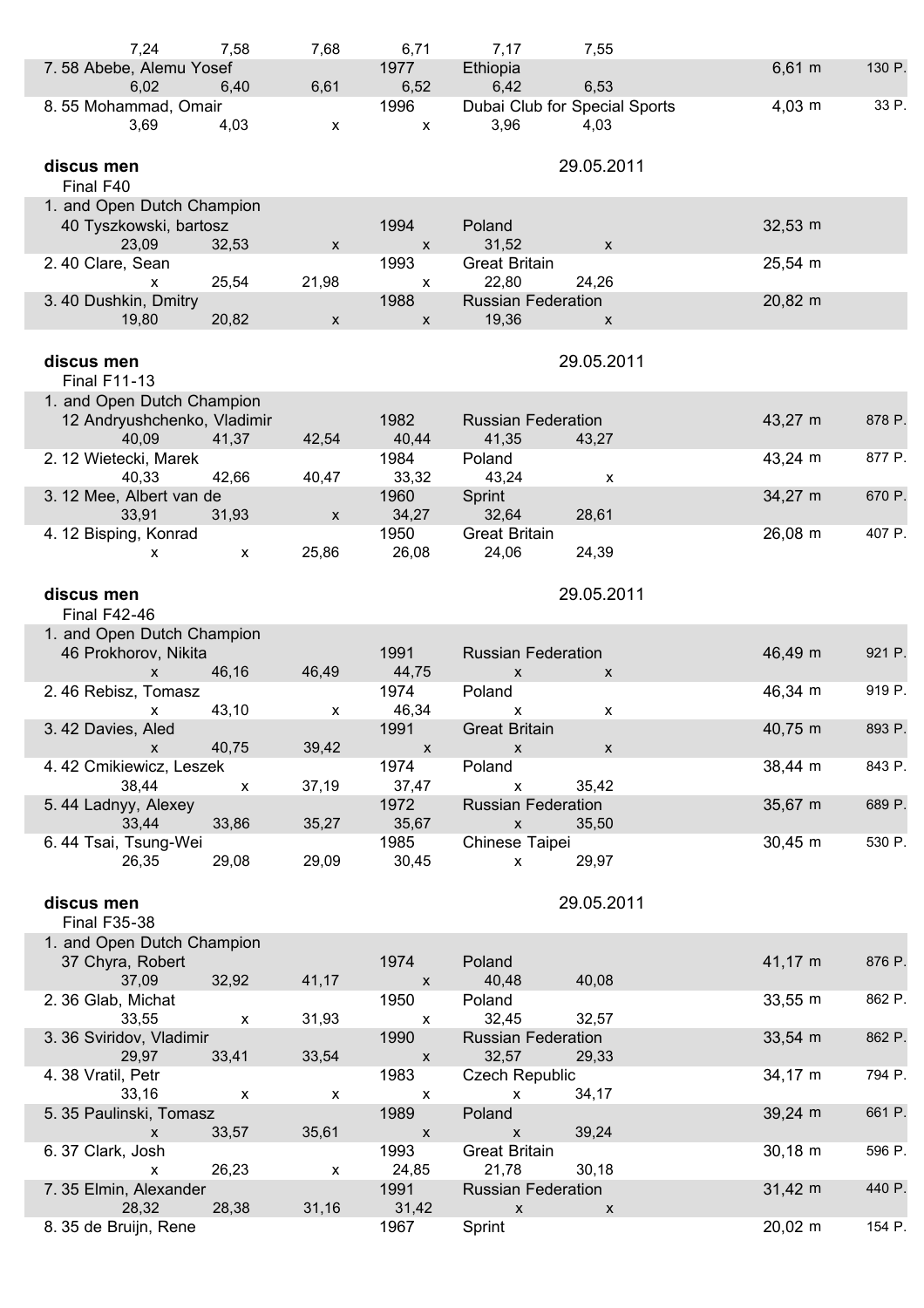| 20,02                                                        | 16,43                       | 18,87                     | 17,93                      | 15,16                                              | 18,03                                  |                     |        |
|--------------------------------------------------------------|-----------------------------|---------------------------|----------------------------|----------------------------------------------------|----------------------------------------|---------------------|--------|
| 9.37 Koebeer, Vince                                          |                             |                           | 1985                       | <b>AAC</b>                                         |                                        | $15,34 \, \text{m}$ | 86 P.  |
| 15,34                                                        | $\pmb{\mathsf{X}}$          | $\mathsf{x}$              |                            |                                                    |                                        |                     |        |
| discus wheelchair men<br>Final F33/34/52/54                  |                             |                           |                            |                                                    | 28.05.2011                             |                     |        |
| 1. and Open Dutch Champion<br>33 Martin, Chris<br>23,69      | 23,64                       | 26,83                     | 1971<br>24,90              | <b>Great Britain</b><br>27,64                      | 25,49                                  | 27,64 m             | 947 P. |
| 2.54 Kuznetsov, Alexey<br>25,75                              | 25,41                       | 26,70                     | 1981<br>26,15              | <b>Russian Federation</b><br>26,81                 | 27,33                                  | 27,33 m             | 930 P. |
| 3.34 Adams, Jonathan<br>24,53                                | 24,97                       | 27,63                     | 1992<br>27,77              | <b>Great Britain</b><br>29,27                      | 29,33                                  | 29,33 m             | 669 P. |
| 4.34 O'Dwyer, Raymond<br>28,29                               | 25,02                       | 28,57                     | 1990<br>28,70              | Ireland<br>$\pmb{\mathsf{X}}$                      | 25,40                                  | 28,70 m             | 647 P. |
| 5. 33 Hellyer, Ashleigh<br>10,61                             | 11,34                       | $\mathsf{x}$              | 1990<br>11,76              | <b>Great Britain</b><br>11,76                      | 12,82                                  | 12,82 m             | 259 P. |
| discus wheelchair men<br><b>Final F55-58</b>                 |                             |                           |                            |                                                    | 28.05.2011                             |                     |        |
| 1. and Open Dutch Champion                                   |                             |                           |                            |                                                    |                                        |                     |        |
| 56 Falkenhain, Ralf Peter<br>25,37                           | X                           | 31,65                     | 1956<br>$\pmb{\mathsf{X}}$ | <b>BS Opladen</b><br>30,29                         | 31,82                                  | 31,82 m             | 785 P. |
| 2.57 Stephens, Nathan<br>34,36                               | 38,90                       | 36,68                     | 1988<br>38,74              | <b>Great Britain</b><br>39,00                      | 38,78                                  | 39,00 m             | 779 P. |
| 3.57 Taylor, Owain<br>25,91                                  | 26,47                       | 29,29                     | 1992<br>28,80              | <b>Great Britain</b><br>$\pmb{\mathsf{X}}$         | 26,90                                  | 29,29 m             | 471 P. |
| 4.55 Charbi, Tarik<br>15,76                                  | 19,18                       | 19,34                     | 1979<br>21,46              | Belgium<br>18,76                                   | 21,66                                  | $21,66 \, m$        | 439 P. |
| 5.58 Lin, Cheng-Yin<br>30,64                                 | 32,41                       | 31,72                     | 1982<br>$\mathsf X$        | Chinese Taipei<br>29,73                            | 31,18                                  | $32,41 \; m$        | 406 P. |
| 6.55 Mohammad, Omair<br>15,74                                | 16,40                       | 16,52                     | 1996<br>15,43              | 16,93                                              | Dubai Club for Special Sports<br>17,04 | $17,04 \, m$        | 245 P. |
| 7.58 Abebe, Alemu Yosef<br>16,86                             | X                           | $\boldsymbol{\mathsf{x}}$ | 1977<br>22,25              | Ethiopia<br>16,76                                  | 22,39                                  | 22,39 m             | 154 P. |
| javelin men<br>Final F40                                     |                             |                           |                            |                                                    | 28.05.2011                             |                     |        |
| 1. and Open Dutch Champion<br>40 Tyszkowski, bartosz         |                             |                           | 1994                       | Poland                                             |                                        | 32,77 m             |        |
| 31,34<br>2.40 Duke, Kyron                                    | $\pmb{\mathsf{X}}$          | 32,77                     | 30,18<br>1992              | 29,86<br><b>Great Britain</b>                      | 31,00                                  | 30,71 m             |        |
| 29,33<br>3.40 Bogatyrev, Ivan<br>X                           | 29,92<br>$\pmb{\mathsf{X}}$ | 29,01<br>24,19            | 29,68<br>1983<br>25,22     | 28,84<br><b>Russian Federation</b><br>$\pmb{\chi}$ | 30,71<br>24,49                         | $25,22 \, m$        |        |
|                                                              |                             |                           |                            |                                                    |                                        |                     |        |
| javelin men<br>Final F12/35/37<br>1. and Open Dutch Champion |                             |                           |                            |                                                    | 28.05.2011                             |                     |        |
| 12 Mee, Albert van de<br>44,54                               | $\pmb{\mathsf{X}}$          | 42,20                     | 1960<br>43,31              | Sprint<br>41,28                                    | 44,19                                  | 44,54 m             | 698 P. |
| 2.37 Baldursson, Baldur<br>$\pmb{\mathsf{X}}$                | 27,63                       | 28,25                     | 1981<br>$\pmb{\mathsf{X}}$ | Iceland<br>26,71                                   | X                                      | 28,25 m             | 544 P. |
| 3. 35 de Bruijn, Rene<br>X                                   | $\mathsf{X}$                | $\pmb{\mathsf{X}}$        | 1967<br>15,04              | Sprint<br>$\pmb{\mathsf{X}}$                       | 15,40                                  | $15,40 \; m$        | 92 P.  |
| 4.37 Koebeer, Vince<br>11,69                                 | X                           | X                         | 1985<br>$\pmb{\mathsf{X}}$ | <b>AAC</b><br>10,54                                | 12,47                                  | 12,47 m             | 68 P.  |
| javelin men                                                  |                             |                           |                            |                                                    | 28.05.2011                             |                     |        |
| <b>Final F42-46</b>                                          |                             |                           |                            |                                                    |                                        |                     |        |
| 1. and Open Dutch Champion<br>44 Gudkov, Evgeniy             |                             |                           | 1978                       | <b>Russian Federation</b>                          |                                        | $51,00 \; m$        | 951 P. |
|                                                              |                             |                           |                            |                                                    |                                        |                     |        |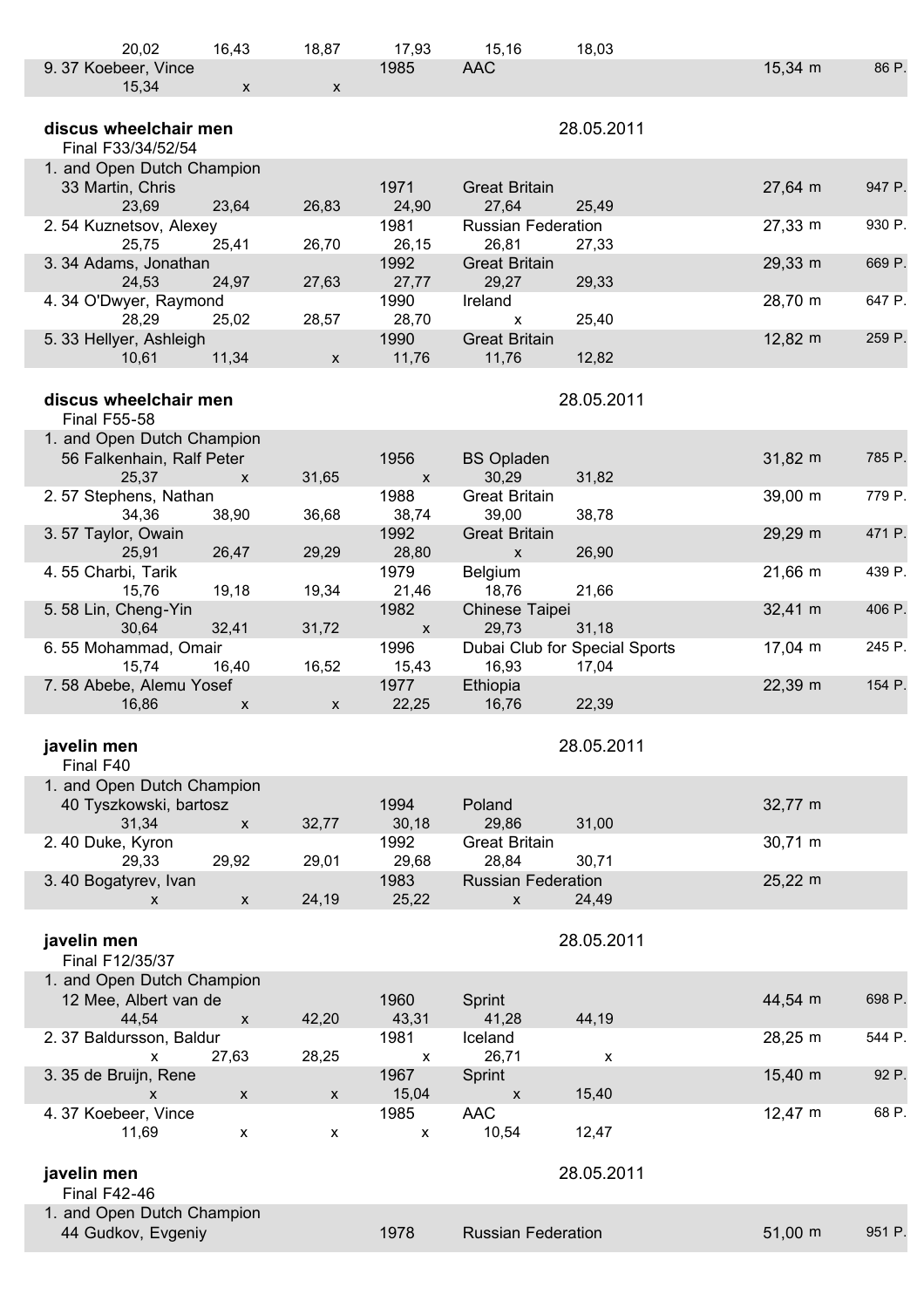| 49,87                                            | 50,36        | X     | 51,00        | $\mathsf{x}$                 | 48,03                         |                          |        |
|--------------------------------------------------|--------------|-------|--------------|------------------------------|-------------------------------|--------------------------|--------|
| 2.42 Steinstad, Runar                            |              |       | 1967         | Norway                       |                               | 42,93 m                  | 911 P. |
| X                                                | 41,58        | X     | 39,24        | 42,93                        | 40,33                         |                          |        |
| 3.44 Tsai, Tsung-Wei                             |              |       | 1985         | Chinese Taipei               |                               | 46,01 m                  | 890 P. |
| 45,13                                            | 46,01        | 39,85 | 45,60        | 44,00                        | 44,14                         |                          |        |
| 4.46 Prokhorov, Nikita                           |              |       | 1991         | <b>Russian Federation</b>    |                               | 42,54 m                  | 876 P. |
| 41,26                                            | x            | x     | 42,54        | X                            | X                             |                          |        |
| 5.44 Ladnyy, Alexey                              |              |       | 1972         | <b>Russian Federation</b>    |                               | 44,89 m                  | 873 P. |
| 38,66                                            | 44,72        | 44,76 | 44,89        | 40,00                        | 42,60                         |                          |        |
|                                                  |              |       |              |                              |                               |                          |        |
|                                                  |              |       |              |                              |                               |                          |        |
| javelin wheelchair men                           |              |       |              |                              | 29.05.2011                    |                          |        |
| <b>Final F34/54</b>                              |              |       |              |                              |                               |                          |        |
| 1. and Open Dutch Champion                       |              |       |              |                              |                               |                          |        |
| 54 Kuznetsov, Alexey                             |              |       | 1981         | <b>Russian Federation</b>    |                               | 29,01 m                  | 994 P. |
| 27,54                                            | 28,04        | 26,71 | 29,01        | 28,45                        | 27,81                         |                          |        |
| 2.34 Musil, Roman                                |              |       | 1971         | <b>Czech Republic</b>        |                               | 24,52 m                  | 837 P. |
| 21,78                                            | 23,37        | 23,09 | 24,04        | 24,22                        | 24,52                         |                          |        |
| 3.34 O'Dwyer, Raymond                            |              |       | 1990         | Ireland                      |                               | 19,06 m                  | 643 P. |
| 19,06                                            | 18,20        | 18,68 | 16,77        | 17,29                        | 18,80                         |                          |        |
|                                                  |              |       |              |                              |                               |                          |        |
| javelin wheelchair men                           |              |       |              |                              | 29.05.2011                    |                          |        |
| <b>Final F55-58</b>                              |              |       |              |                              |                               |                          |        |
| 1. and Open Dutch Champion                       |              |       |              |                              |                               |                          |        |
| 57 Stephens, Nathan                              |              |       | 1988         | <b>Great Britain</b>         |                               | $35,22 \, m$             | 771 P. |
| 34,15                                            | $\mathsf{x}$ | 33,87 | 34,98        | 35,22                        | X                             |                          |        |
| 2.55 Charbi, Tarik                               |              |       | 1979         | Belgium                      |                               | 20,81 m                  | 646 P. |
| 20,81                                            | 19,89        | 20,37 | 19,60        | 20,76                        | 20,33                         |                          |        |
| 3.58 Lin, Cheng-Yin                              |              |       | 1982         | Chinese Taipei               |                               | $25,65 \, \text{m}$      | 307 P. |
| 22,40                                            | 21,55        | 22,13 | 23,56        | 24,28                        | 25,65                         |                          |        |
| 4.58 Abebe, Alemu Yosef                          |              |       | 1977         |                              |                               | $22,53 \, \text{m}$      | 217 P. |
|                                                  |              |       |              | Ethiopia                     |                               |                          |        |
| 20,11                                            | 21,24        | 22,53 | X            | 20,84                        | X                             |                          |        |
|                                                  |              |       |              |                              |                               |                          |        |
| club men wheelchair                              |              |       |              |                              | 29.05.2011                    |                          |        |
| <b>Final F32/51</b>                              |              |       |              |                              |                               |                          |        |
| 1. and Open Dutch Champion                       |              |       |              |                              |                               |                          |        |
| 32 Sochal, Maciej                                |              |       | 1987         | Poland                       |                               | $26,52 \, m$             | 833 P. |
| $\pmb{\mathsf{X}}$                               | 24,58        | 26,52 | X            | $\mathsf{X}$                 | 23,27                         |                          |        |
| 2. 32 Davies, Daniel                             |              |       | 1991         | <b>Great Britain</b>         |                               | 14,75 m                  | 405 P. |
| 14,27                                            | 12,90        | 13,72 | 13,43        | 14,75                        | 13,96                         |                          |        |
| 3. 32 Alqasim, Souhaib                           |              |       | 1979         |                              | Dubai Club for Special Sports | 13,81 m                  | 364 P. |
| 13,81                                            | $\mathsf{x}$ | 12,43 | 13,48        | 13,81                        | X                             |                          |        |
|                                                  |              |       |              |                              |                               |                          |        |
|                                                  |              |       |              |                              |                               |                          |        |
| Women                                            |              |       |              |                              |                               |                          |        |
|                                                  |              |       |              |                              |                               |                          |        |
| 100 m women                                      |              |       |              | $+2,3$                       | 29.05.2011                    |                          |        |
| Final T37                                        |              |       |              |                              |                               |                          |        |
| 1. and Open Dutch Champion                       |              |       |              |                              |                               |                          |        |
| 37 McLoughlin, Jenny                             |              |       | 1977         | <b>Great Britain</b>         |                               | 14,78 sec.               |        |
| 2.37 Sergeeva, Svetlana                          |              |       | 1986         | <b>Russian Federation</b>    |                               | 14,84 sec.               |        |
| 3.37 Jasinska, Natalia                           |              |       | 1990         | Poland                       |                               | 14,98 sec.               |        |
| 4.37 Ovsynnikova, Nastya                         |              |       | 1988         | <b>Russian Federation</b>    |                               | 15,19 sec.               |        |
| 5.37 Bourdon, Emilie                             |              |       | 1950         | Belgium                      |                               | 17,97 sec.               |        |
| 6.37 Budde, Jennifer                             |              |       | 1994         | TV Wattenscheid 01           |                               | 18,66 sec.               |        |
|                                                  |              |       |              |                              |                               |                          |        |
| 100 m women                                      |              |       |              |                              |                               |                          |        |
|                                                  |              |       |              | $+2,4$                       | 29.05.2011                    |                          |        |
| <b>Final T35/36</b>                              |              |       |              |                              |                               |                          |        |
| 1. and Open Dutch Champion                       |              |       |              |                              |                               |                          |        |
|                                                  |              |       |              |                              |                               |                          |        |
| 36 Sakhibzadaeva, Aygyul                         |              |       | 1990         | <b>Russian Federation</b>    |                               | 16,00 sec.               |        |
| 2.35 Streckert, Uta<br>3.35 MALISZEWSKA, KLAUDIA |              |       | 1994<br>1992 | TV Wattenscheid 01<br>Poland |                               | 18,81 sec.<br>19,65 sec. |        |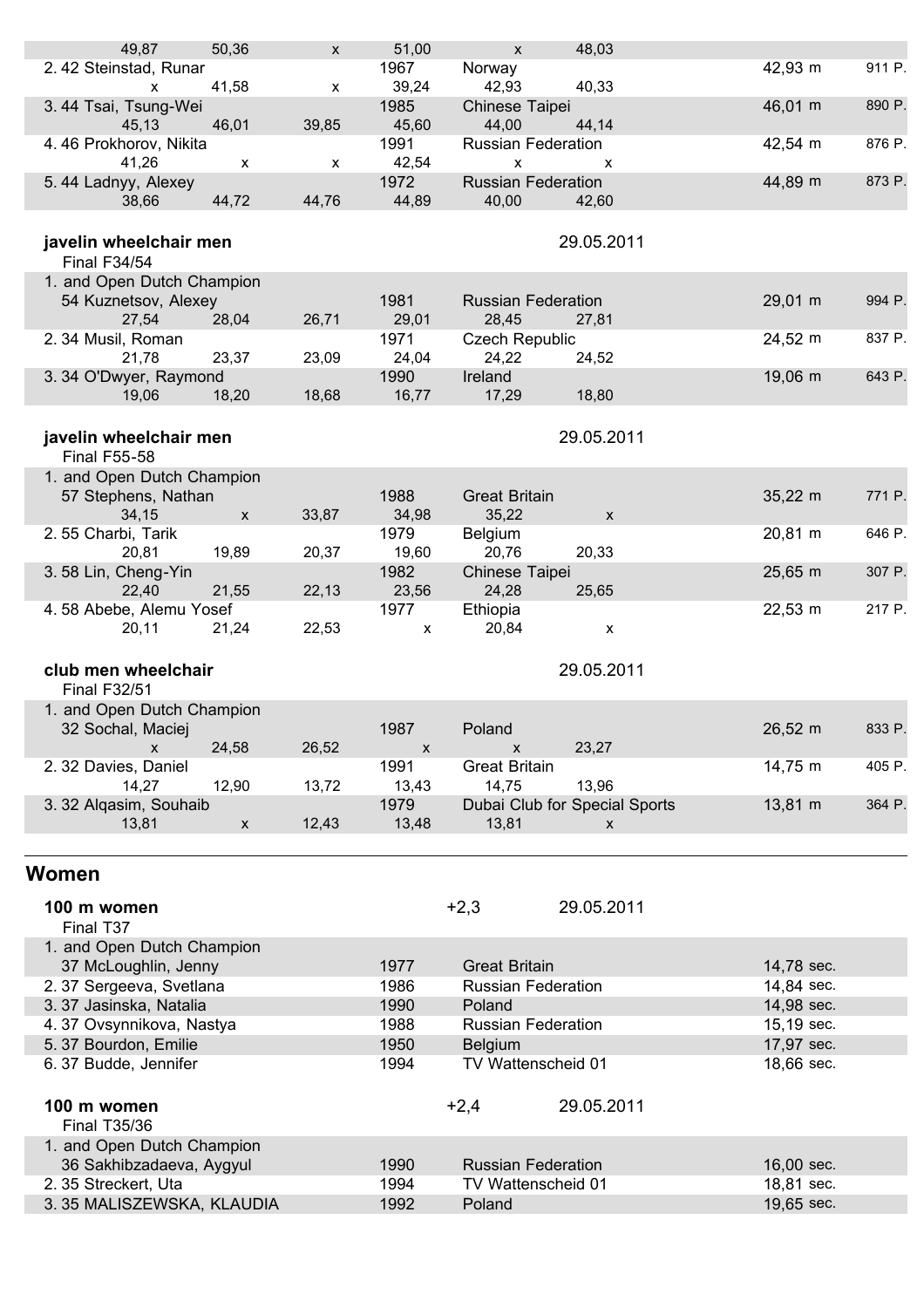| 100 m women                |              | $+1,9$               | 29.05.2011                |                          |
|----------------------------|--------------|----------------------|---------------------------|--------------------------|
| Final T12/38/42/46         |              |                      |                           |                          |
| 1. and Open Dutch Champion |              |                      |                           |                          |
| 38 Koptilova, Margarita    | 1991         |                      | <b>Russian Federation</b> | 13,76 sec.               |
| 2.46 Piekart, Katarzyna    | 1986         | Poland               |                           | 14,16 sec.               |
| 3.42 Zielinska, Ewa        | 1972         | Poland               |                           | 17,25 sec.               |
| 4.12 Geraerts, Minke       | 1979         | Sprint               |                           | 18,02 sec.               |
| 100 m women wheelchair     |              | $+1,2$               | 29.05.2011                |                          |
| Final T33/34/53/54         |              |                      |                           |                          |
| 1. and Open Dutch Champion |              |                      |                           |                          |
| 54 Chen, Yq- Lien          | 1981         | Chinese Taipei       |                           | 19,60 sec.               |
| 2.53 Fischer, Margarita    | 1992         |                      | TV Wattenscheid 01        | 20,25 sec.               |
| 3.33 Nicholls, Melissa     | 1977         | <b>Great Britain</b> |                           | 24,84 sec.               |
| 4.33 Zomer, Tanja          | 1950         | <b>GSC Emmen</b>     |                           | 27,20 sec.               |
| 5.34 van Aken, Ellen       | 1969         | Sprint               |                           | 32,47 sec.               |
| 6.34 Aarden, Angelique     | 1969         | Sprint               |                           | 33,10 sec.               |
| 200 m women                |              | $+0,4$               | 28.05.2011                |                          |
| Heat 1 T12                 |              |                      |                           |                          |
| 1. 12 Zotova, Veronika     | 1950         |                      | <b>Russian Federation</b> | 29,74 sec. Q             |
| 2.12 Delgado, Maria        | 1997         | Spain                |                           | 31,59 sec. q             |
| 3. 12 Geraerts, Minke      | 1979         | Sprint               |                           | 38,33 sec.               |
|                            |              |                      |                           |                          |
| 200 m women                |              | $+0,9$               | 28.05.2011                |                          |
| Heat 2 T12                 |              |                      |                           |                          |
| 1.12 Makeeva, Svetlana     | 1950         |                      | <b>Russian Federation</b> | 29,55 sec. Q             |
| 2. 12 Beel, Lia            | 1995         | Spain                |                           | 33,04 sec.               |
|                            |              |                      |                           |                          |
| 200 m women                |              | $+0,4$               | 28.05.2011                |                          |
| Final T12                  |              |                      |                           |                          |
| 1. and Open Dutch Champion |              |                      |                           |                          |
| 12 Makeeva, Svetlana       | 1950         |                      | <b>Russian Federation</b> | 29,36 sec.               |
| 2. 12 Zotova, Veronika     | 1950         |                      | <b>Russian Federation</b> | 30,71 sec.               |
| 3.12 Delgado, Maria        | 1997         | Spain                |                           | 32,07 sec.               |
|                            |              |                      |                           |                          |
| 200 m women                |              | $+2,0$               | 28.05.2011                |                          |
| Final T37                  |              |                      |                           |                          |
| 1. and Open Dutch Champion |              |                      |                           |                          |
| 37 Sergeeva, Svetlana      | 1986         |                      | <b>Russian Federation</b> | 31,22 sec.               |
| 2.37 Ovsynnikova, Nastya   | 1988         |                      | <b>Russian Federation</b> | 31,80 sec.               |
| 3.37 Trushnikova, Evgenia  | 1985         |                      | <b>Russian Federation</b> | 31,89 sec.               |
| 4.37 Budde, Jennifer       | 1994         |                      | TV Wattenscheid 01        | 40,04 sec.               |
| 5.37 Bourdon, Emilie       | 1950         | Belgium              |                           | 40,27 sec.               |
|                            |              |                      |                           |                          |
| 200 m women                |              | $+3,4$               | 28.05.2011                |                          |
| <b>Final T35/36</b>        |              |                      |                           |                          |
| 1. and Open Dutch Champion |              |                      |                           |                          |
| 36 Sakhibzadaeva, Aygyul   | 1990         |                      | <b>Russian Federation</b> | 36,21 sec.               |
| 2.35 Streckert, Uta        | 1994         |                      | TV Wattenscheid 01        | 38,93 sec.               |
| 3.35 MALISZEWSKA, KLAUDIA  | 1992         | Poland               |                           | 44,46 sec.               |
|                            |              |                      |                           |                          |
| 200 m women                |              | $+1,0$               | 28.05.2011                |                          |
| Final T13/38/44/46         |              |                      |                           |                          |
| 1. and Open Dutch Champion |              |                      |                           |                          |
| 38 Koptilova, Margarita    | 1991         |                      | <b>Russian Federation</b> | 28,86 sec.               |
| 2.38 Slaby, Tamira         | 1992         |                      | TV Wattenscheid 01        | 29,80 sec.               |
| 3.44 Verduijn, Suzan       | 1983         | Phanos               |                           | 29,91 sec.               |
| 4.44 Pruysen, Iris         |              |                      |                           |                          |
| 5.44 van Rhijn, Marlou     | 1987<br>1991 | <b>Netherlands</b>   |                           | 34,28 sec.<br>36,59 sec. |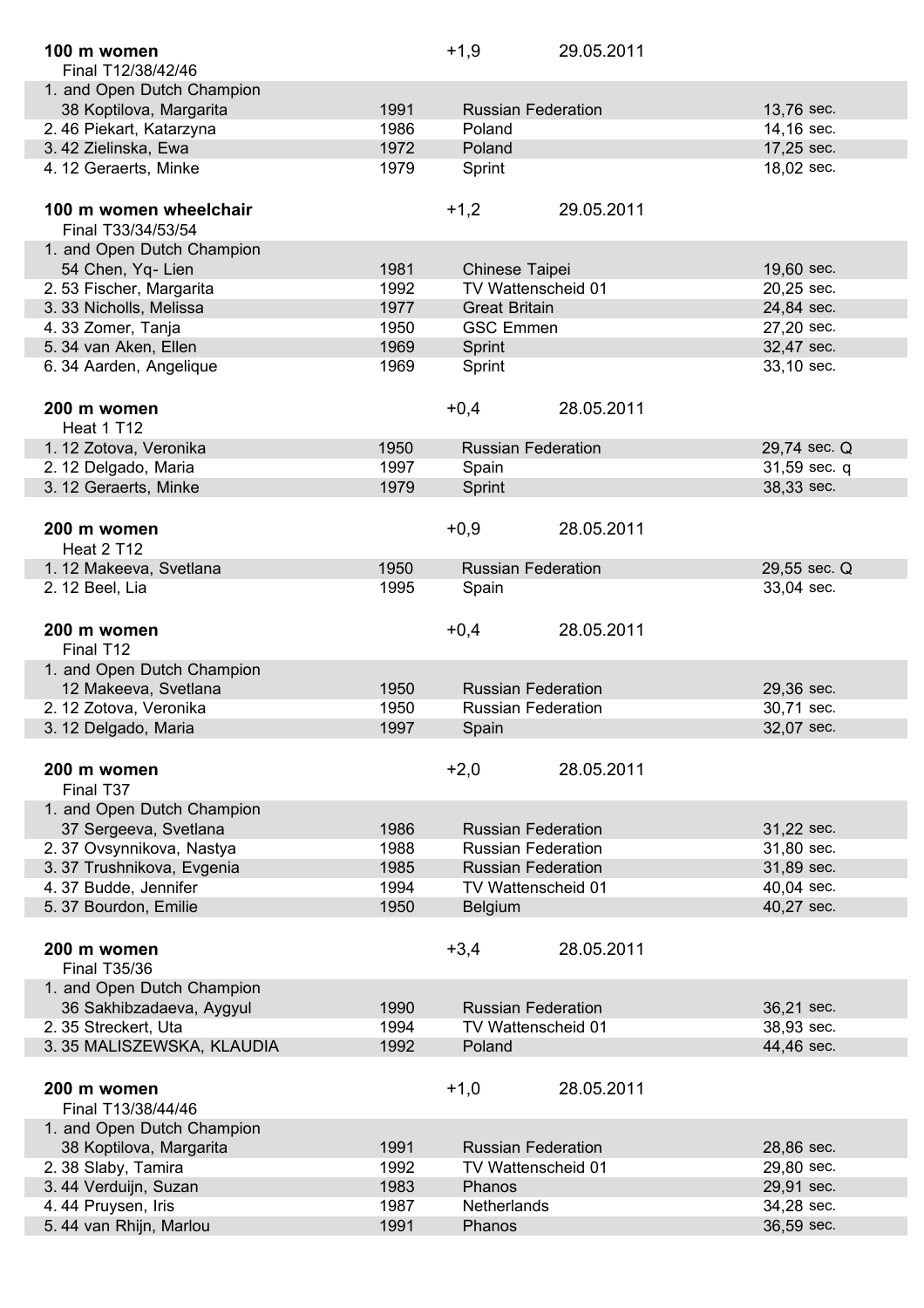| 200 m women wheelchair<br>Final T33/34/51/53/54    |                |                    |                | $+2,4$                              | 28.05.2011                |                              |        |
|----------------------------------------------------|----------------|--------------------|----------------|-------------------------------------|---------------------------|------------------------------|--------|
| 1. and Open Dutch Champion                         |                |                    |                |                                     |                           |                              |        |
| 53 Fischer, Margarita                              |                |                    | 1992           | TV Wattenscheid 01                  |                           | 37,95 sec.                   |        |
| 2.54 Chen, Yq-Lien                                 |                |                    | 1981           | Chinese Taipei                      |                           | 37,97 sec.                   |        |
| 3.33 Nicholls, Melissa                             |                |                    | 1977           | <b>Great Britain</b>                |                           | 43,75 sec.                   |        |
| 4.34 van Aken, Ellen<br>5. 34 Aarden, Angelique    |                |                    | 1969<br>1969   | Sprint<br>Sprint                    |                           | 1:02,41 min.<br>1:10,61 min. |        |
|                                                    |                |                    |                |                                     |                           |                              |        |
| 400 m women<br><b>Final T12/13</b>                 |                |                    |                |                                     | 29.05.2011                |                              |        |
| 1.12 Makeeva, Svetlana                             |                |                    | 1950           | <b>Russian Federation</b>           |                           | 65,66 sec.                   |        |
| 2. 12 Zotova, Veronika                             |                |                    | 1950           | <b>Russian Federation</b>           |                           | 67,22 sec.                   |        |
| 400 m women                                        |                |                    |                |                                     | 29.05.2011                |                              |        |
| Final T36/37/46                                    |                |                    |                |                                     |                           |                              |        |
| 1. and Open Dutch Champion                         |                |                    |                |                                     |                           |                              |        |
| 37 Trushnikova, Evgenia                            |                |                    | 1985           | <b>Russian Federation</b>           |                           | 70,78 sec.                   |        |
| 2.37 Ovsynnikova, Nastya<br>3.37 Jasinska, Natalia |                |                    | 1988<br>1990   | <b>Russian Federation</b><br>Poland |                           | 73,99 sec.<br>75,17 sec.     |        |
|                                                    |                |                    |                |                                     |                           |                              |        |
| 1500 m women<br>Final T12                          |                |                    |                |                                     | 29.05.2011                |                              |        |
| 1. and Open Dutch Champion                         |                |                    |                |                                     |                           |                              |        |
| 12 Pautova, Elena                                  |                |                    | 1986           | <b>Russian Federation</b>           |                           | 4:48,37 min.                 |        |
| 2.12 Batalova, Rima                                |                |                    | 1964           | <b>Russian Federation</b>           |                           | 5:01,72 min.                 |        |
| 3. 12 CROTTY, AMANDA                               |                |                    | 1985           | Ireland                             |                           | 5:33,60 min.                 |        |
| long jump women<br><b>Final F12/13</b>             |                |                    |                |                                     | 28.05.2011                |                              |        |
| 1. and Open Dutch Champion                         |                |                    |                |                                     |                           |                              |        |
| 12 Sorokina, Anna                                  |                | 4,78               | 1992           | <b>Russian Federation</b>           |                           | 4,80 m                       | 581 P. |
| 4,63<br>$+2,1$                                     | 4,59<br>$+1,4$ | $+3,3$             | 4,80<br>$+0,6$ | 4,79<br>$+1,7$                      | 4,75<br>$+3,4$            |                              |        |
| 2. 12 Clavero, Selena                              |                |                    | 1996           | Spain                               |                           | 4,34 m                       | 431 P. |
| 4,34                                               | X              | 4,25               | 4,13           | 4,19                                | 4,12                      |                              |        |
| $+3,1$                                             |                | $+2,5$             | $+2,8$         | $+1,5$                              | $+1,9$                    |                              |        |
| 3. 12 Fernandez, Sara                              |                |                    | 1994           | Spain                               |                           | $4,16 \; m$                  | 374 P. |
| 4,10                                               | 4,15           | 3,73               | $\mathsf X$    | 4,16                                | 3,94                      |                              |        |
| $+1,8$                                             | $-0,4$         | $+3,1$             |                | $+2,8$                              | $+1,4$                    |                              |        |
| long jump women<br>Final F37/42/44                 |                |                    |                |                                     | 28.05.2011                |                              |        |
| 1. and Open Dutch Champion                         |                |                    |                |                                     |                           |                              |        |
| 42 Low, Vanessa                                    |                |                    | 1990           |                                     | TSV Bayer 04 Leverkusen   | $3,95 \; m$                  | 981 P. |
| 3,95                                               | 3,22           | $\pmb{\mathsf{X}}$ | 3,72           | 3,43                                | X                         |                              |        |
| $+1,4$                                             | $+3,7$         |                    | $+3,6$         | $+1,6$                              |                           |                              |        |
| 2.44 Verduijn, Suzan                               |                |                    | 1983           | Phanos                              |                           | $4,63 \, m$                  | 934 P. |
| 4,46<br>$+1,9$                                     | 4,46<br>$+1,9$ | X                  | 4,50<br>$+4,3$ | 4,51<br>$+1,2$                      | 4,63<br>$+1,2$            |                              |        |
| 3.37 Jasinska, Natalia                             |                |                    | 1990           | Poland                              |                           | $3,90 \, \text{m}$           | 919 P. |
| 3,84                                               | 3,82           | 3,90               | 3,87           | 3,75                                | $\pmb{\chi}$              |                              |        |
| $+1,4$                                             | $+2,2$         | $+2,4$             | $+1,1$         | $+1,4$                              |                           |                              |        |
| 4.42 Zielinska, Ewa                                |                |                    | 1972           | Poland                              |                           | $3,62 \, m$                  | 904 P. |
| 3,45                                               | 3,43           | $\mathsf{x}$       | 3,37           | 3,62                                | 3,56                      |                              |        |
| $+2,6$                                             | $+0,7$         |                    | $+2,7$         | $+3,5$                              | $+3,1$                    |                              |        |
| 5.42 Smits, Marije                                 |                |                    | 1986           | <b>KAV Holland</b>                  |                           | $3,58 \, \text{m}$           | 891 P. |
| 3,51<br>$+2,3$                                     | 3,58<br>$+3,5$ | 3,57<br>$+4,3$     | 3,28<br>$+1,8$ | 3,41<br>$+2,7$                      | $\boldsymbol{\mathsf{X}}$ |                              |        |
| 6.44 Pruysen, Iris                                 |                |                    | 1987           | Netherlands                         |                           | $3,48 \, m$                  | 486 P. |
| 2,05                                               | 3,47           | X                  | x              | X                                   | 3,48                      |                              |        |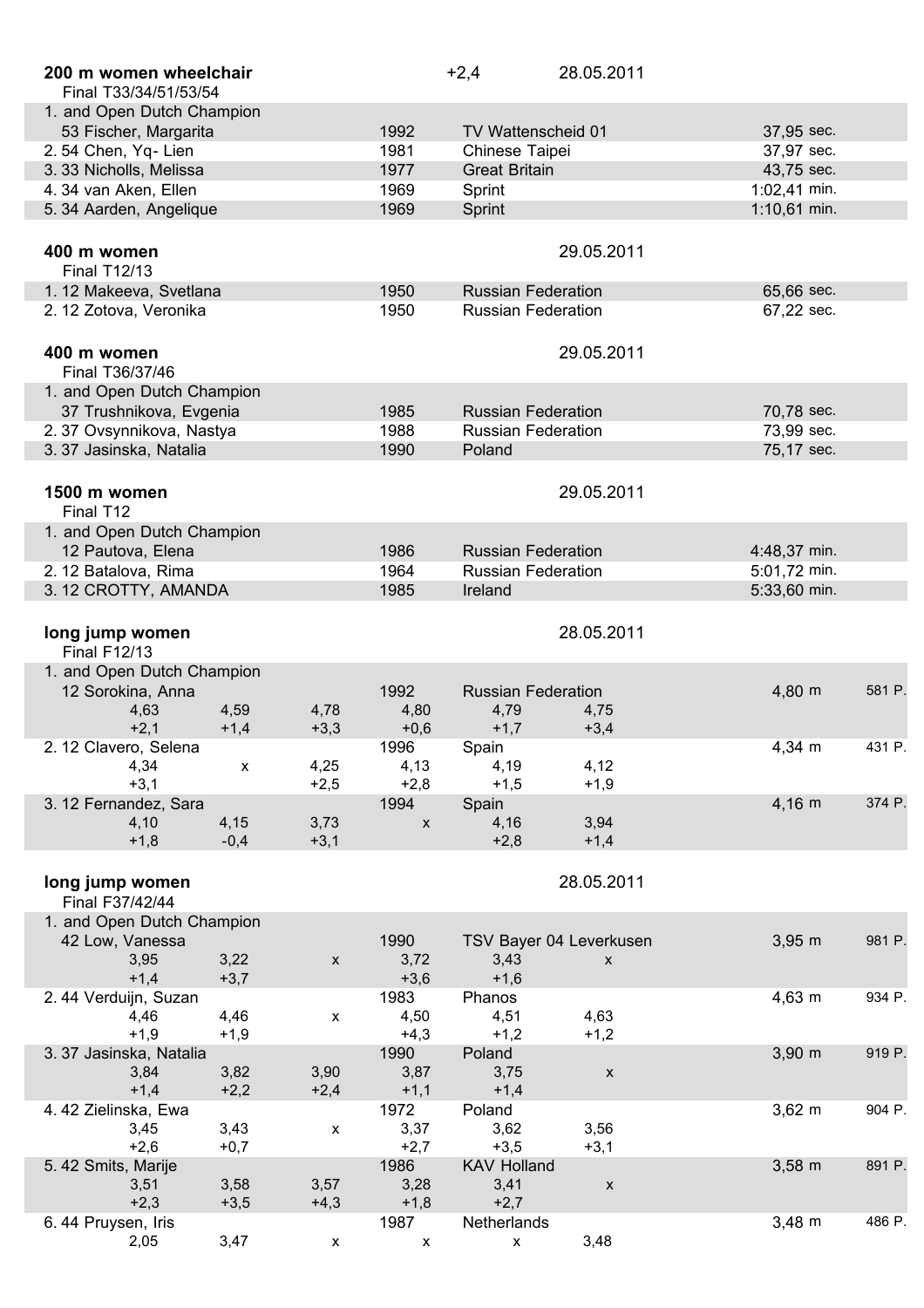| $+2,5$                                           | $+2,7$             |                           |                           |                                                            | $+1,7$       |              |        |
|--------------------------------------------------|--------------------|---------------------------|---------------------------|------------------------------------------------------------|--------------|--------------|--------|
| shot put women<br><b>Final F11/12</b>            |                    |                           |                           |                                                            | 29.05.2011   |              |        |
| 1. and Open Dutch Champion                       |                    |                           |                           |                                                            |              |              |        |
| 12 Prokofyeva, Marta                             |                    |                           | 1987                      | <b>Russian Federation</b>                                  |              | 11,66 m      | 921 P. |
| 10,67<br>2.11 Dunne, Ailish                      | 10,96              | $\boldsymbol{\mathsf{x}}$ | 11,66<br>1950             | 11,53<br>Ireland                                           | 11,05        | $7,16 \, m$  | 868 P. |
| 7,16<br>3.11 LATTIMORE, NADINE                   | 6,53               | 6,77                      | 6,70<br>1983              | 6,63<br>Ireland                                            | X            | $6,40 \; m$  | 767 P. |
| $\mathsf{X}$                                     | 6,29               | 6,40                      | 5,42                      | $\pmb{\mathsf{X}}$                                         | 5,47         |              |        |
| 12 Geraerts, Minke                               |                    |                           | 1979                      | Sprint                                                     |              | <b>NM</b>    |        |
| x                                                | X                  | X                         | $\boldsymbol{\mathsf{x}}$ | $\pmb{\mathsf{x}}$                                         | X            |              |        |
| shot put women<br>Final F37/40/44/46             |                    |                           |                           |                                                            | 29.05.2011   |              |        |
| 1. and Open Dutch Champion                       |                    |                           |                           |                                                            |              |              |        |
| 37 Berna, Eva                                    |                    |                           | 1986                      | <b>Czech Republic</b>                                      |              | $10,47 \; m$ | 914 P. |
| 10,15                                            | X                  | 10,47                     | X                         | X<br>New Zealand                                           | 10,21        | $9,69$ m     | 610 P. |
| 2.46 Robinson, Holly<br>9,03                     | X                  | 9,69                      | 1994<br>9,61              | 9,65                                                       | 9,33         |              |        |
| 3.40 Silk, Vicky                                 |                    |                           | 1991                      | <b>Great Britain</b>                                       |              | $5,93 \; m$  | 569 P. |
| 5,90<br>4.46 Gramatke, Victoria                  | $\pmb{\mathsf{X}}$ | $\pmb{\mathsf{X}}$        | 5,93<br>1985              | $\mathsf{X}$<br>TSV Bayer 04 Leverkusen                    | 5,84         | 8,67 m       | 474 P. |
| 7,96                                             | 8,06               | 7,95                      | 8,05                      | 8,67                                                       | 8,30         |              |        |
| 5.44 Kwiecinska, Natalia Anna                    |                    |                           | 1993                      | Poland                                                     |              | $7,57 \; m$  | 385 P. |
| X                                                | 6,76               | 7,33                      | 7,57<br>1965              | 7,21<br><b>AAV 36</b>                                      | 7,26         | $6,45 \; m$  | 287 P. |
| 6.37 de Wit, Joyce<br>6,45                       | 6,26               | 6,18                      | 6,21                      | 6,24                                                       | 6,44         |              |        |
| 7.44 Demaeseneer, Joelle                         |                    |                           | 1950                      | <b>Belgium</b>                                             |              | $5,61 \; m$  | 154 P. |
| 5,26                                             | 5,28               | 5,33                      | 5,41                      | 5,57                                                       | 5,61         |              |        |
|                                                  |                    |                           |                           |                                                            |              |              |        |
| shot put wheelchair women<br><b>Final F32-34</b> |                    |                           |                           |                                                            | 28.05.2011   |              |        |
| 1. and Open Dutch Champion                       |                    |                           |                           |                                                            |              |              |        |
| 34 Burdykina, Elena                              |                    |                           | 1988                      | <b>Russian Federation</b>                                  |              | $6,85 \; m$  | 870 P. |
| 6,50                                             | 6,55               | 6,63                      | 6,37                      | 6,85                                                       | 6,79         |              |        |
| 2. 34 Brämer-Skowronek, Marie<br>5,94            | 5,93               | 6,30                      | 1990<br>6,05              | <b>GBS Haldensleben</b><br>X                               | 6,36         | $6,36 \, m$  | 793 P. |
| 3.34 Aarden, Angelique                           |                    |                           | 1969                      | Sprint                                                     |              | $4,71 \; m$  | 478 P. |
| 4,47<br>4.34 van Aken, Ellen                     | 4,40               | 4,65                      | 4,71<br>1969              | 4,64<br>Sprint                                             | 4,69         | $3,93 \, m$  | 320 P. |
| X                                                | 3,10               | 3,63                      | 3,65                      | 3,93                                                       | X            |              |        |
| 32 Saleh, Afra Mohammed<br>$\mathsf{x}$          | X                  |                           | 1981<br>X                 | Dubai Club for Special Sports<br>$\boldsymbol{\mathsf{X}}$ | $\mathsf{x}$ | <b>NM</b>    |        |
| 32 Albalooshi, Sakina                            |                    | $\pmb{\mathsf{X}}$        | 1984                      | Dubai Club for Special Sports                              |              | <b>NM</b>    |        |
| x                                                | X                  | X                         | $\boldsymbol{\mathsf{x}}$ | X                                                          | x            |              |        |
| shot put wheelchair women<br>Final F53/54/56-58  |                    |                           |                           |                                                            | 28.05.2011   |              |        |
| 1. and Open Dutch Champion                       |                    |                           |                           |                                                            |              |              |        |
| 54 Kacanu, Eva                                   |                    |                           | 1965                      | Czech Republic - Wheelchair                                |              | 5,99 m       | 848 P. |
| 5,41                                             | 5,82               | 5,77                      | 5,85                      | 5,99                                                       | 5,97         |              |        |
| 2.57 Volik, Larisa<br>8,58                       | 8,19               | 7,94                      | 1950<br>8,88              | <b>Russian Federation</b><br>8,28                          | 8,15         | 8,88 m       | 842 P. |
| 3.57 Sergienka, Olga                             |                    |                           | 1971                      | <b>Russian Federation</b>                                  |              | $8,02 \, m$  | 742 P. |
| 7,56                                             | 7,84               | $\pmb{\mathsf{X}}$        | $\mathsf X$               | 8,02                                                       | 7,77         |              |        |
| 4.56 Kornobys, Lucyna<br>6,04                    | 5,96               | 6,29                      | 1978<br>5,63              | Poland<br>5,88                                             | 6,36         | 6,36 m       | 525 P. |
| 5.56 Ewert, Petra                                |                    |                           | 1963                      | <b>BRSV Stendal</b>                                        |              | $6,19 \; m$  | 491 P. |
| 5,95<br>6.56 Regan, Lorraine                     | 5,94               | 6,04                      | 6,09<br>1990              | 5,87<br>Ireland                                            | 6,19         | $6,13 \; m$  | 478 P. |

L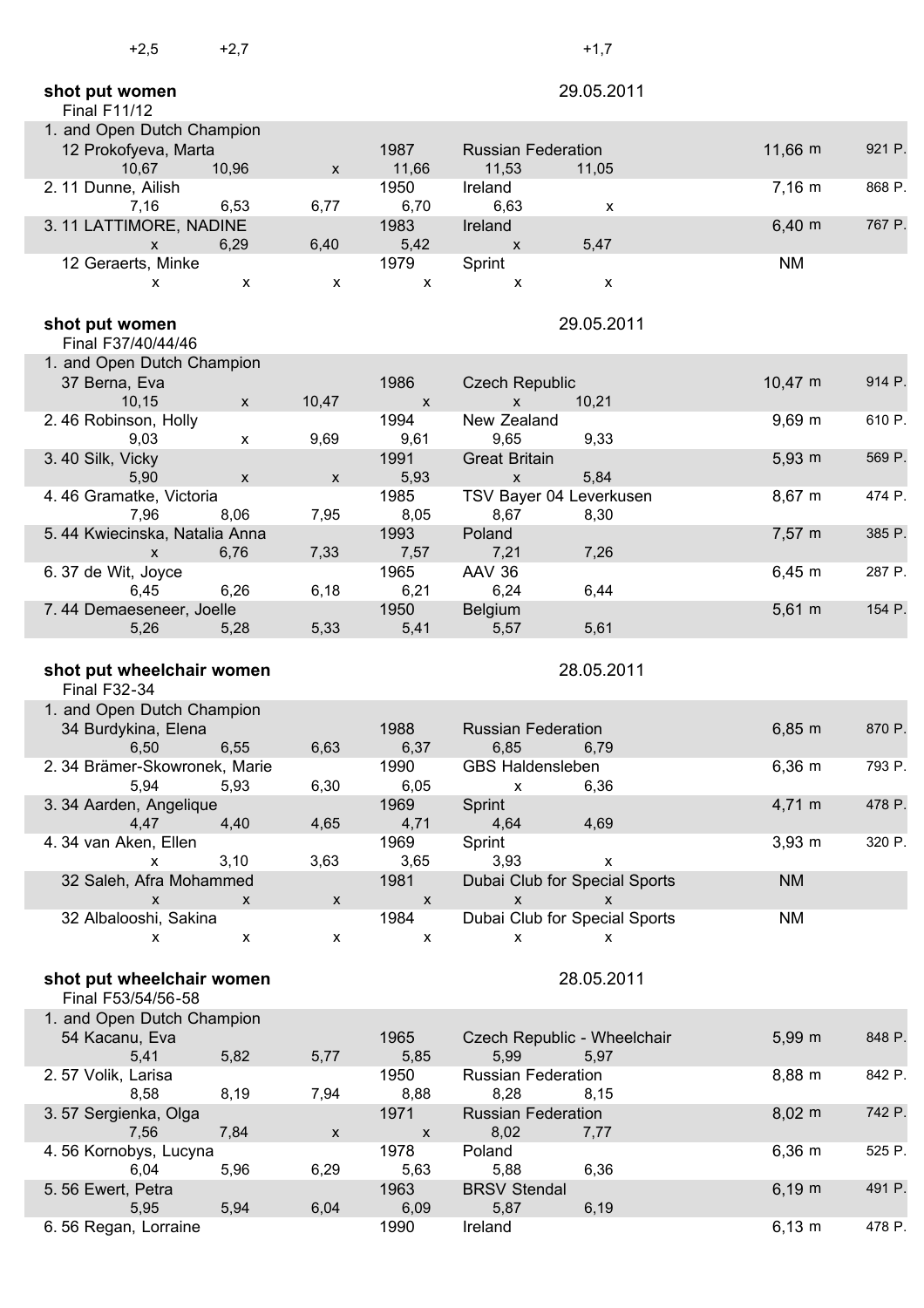| 6,12                                                     | 6,09  | 5,88               | 6, 13                             | 5,86                                       | 5,99           |                     |        |
|----------------------------------------------------------|-------|--------------------|-----------------------------------|--------------------------------------------|----------------|---------------------|--------|
| discus women<br>Final F111237384044                      |       |                    |                                   |                                            | 29.05.2011     |                     |        |
| 1. and Open Dutch Champion                               |       |                    |                                   |                                            |                |                     |        |
| 37 Berna, Eva                                            |       |                    | 1986                              | <b>Czech Republic</b>                      |                | $26,14 \, m$        | 807 P. |
| $\mathsf{x}$<br>2.12 Prokofyeva, Marta                   | 26,14 | 24,85              | 1987                              | <b>Russian Federation</b>                  |                | 28,91 m             | 697 P. |
| 20,74<br>3.38 Farkasova, Andrea                          | 24,82 | 28,91              | 25,37<br>1978                     | 28,42<br><b>Czech Republic</b>             | x              | $20,10 \, \text{m}$ | 672 P. |
| 16,27<br>4.44 Kwiecinska, Natalia Anna                   | 16,78 | 15,20              | 17,91<br>1993                     | 17,11<br>Poland                            | 20,10          | 27,05 m             | 638 P. |
| X<br>5.40 Silk, Vicky                                    | 18,80 | 26,54              | 27,05<br>1991                     | <b>Great Britain</b>                       |                | 17,95 m             | 620 P. |
| 16,51                                                    | 15,25 | 17,51              | $\boldsymbol{\mathsf{x}}$         | 17,95                                      | 16,93          |                     |        |
| 6.11 Dunne, Ailish<br>18,75                              | X     | 21,51              | 1950<br>17,63                     | Ireland<br>20,44                           | 12,62          | $21,51 \; m$        | 532 P. |
| 7.37 de Wit, Joyce<br>13,45                              | 11,57 | 10,60              | 1965<br>11,79                     | <b>AAV 36</b><br>$\boldsymbol{\mathsf{x}}$ | 13,45          | $13,45 \; m$        | 415 P. |
| 8.11 LATTIMORE, NADINE<br>12,88                          | 12,48 | 14,70              | 1983<br>$\boldsymbol{\mathsf{x}}$ | Ireland<br>X                               | 12,79          | 14,70 m             | 363 P. |
| 9.44 Demaeseneer, Joelle<br>10, 13                       | 11,20 | 12,79              | 1950                              | <b>Belgium</b>                             |                | 12,79 m             | 301 P. |
| 10. 12 Geraerts, Minke<br>x                              | 9,56  | X                  | 1979                              | Sprint                                     |                | $9,56 \, m$         | 230 P. |
|                                                          |       |                    |                                   |                                            |                |                     |        |
| discus wheelchair women<br><b>Final F56-58</b>           |       |                    |                                   |                                            | 28.05.2011     |                     |        |
| 1. and Open Dutch Champion                               |       |                    |                                   |                                            |                |                     |        |
| 57 Barry, Orla<br>26,62                                  | 26,22 | 27,14              | 1989<br>24,51                     | Ireland<br>24,72                           | X              | $27,14 \, m$        | 889 P. |
| 2.57 Volik, Larisa<br>X                                  | 21,95 | 22,39              | 1950<br>22,52                     | <b>Russian Federation</b><br>23,62         | 24,29          | 24,29 m             | 774 P. |
| 3.57 Alrasheedy, Siham<br>22,87                          | 18,86 | 22,43              | 1982<br>23,13                     | Dubai Club for Special Sports<br>24,06     | 24,13          | 24,13 m             | 767 P. |
| 4.56 Ewert, Petra                                        |       |                    | 1963                              | <b>BRSV Stendal</b>                        |                | 14,67 m             | 390 P. |
| x                                                        | X     | 14,06              | 14,67                             | 11,89                                      | 14,00          |                     |        |
| discus wheelchair women                                  |       |                    |                                   |                                            | 28.05.2011     |                     |        |
| Final F34/51/53                                          |       |                    |                                   |                                            |                |                     |        |
| 1. and Open Dutch Champion<br>34 Brämer-Skowronek, Marie |       |                    | 1990                              | <b>GBS Haldensleben</b>                    |                | 20,34 m             | 967 P. |
| 19,54<br>2.51 Wayland, Catherine                         | 19,49 | 18,62              | 18,26<br>1975                     | 19,77<br>Ireland                           | 20,34          | $5,26 \, m$         | 774 P. |
| 5,05<br>3. 34 Aarden, Angelique                          | 4,74  | 5,19               | 5,26<br>1969                      | 5,01<br>Sprint                             | 5,25           | $9,92 \, m$         | 462 P. |
| X                                                        | 8,25  | 7,37               | 9,05                              | 9,92                                       | 8,83           |                     |        |
| 4.34 van Aken, Ellen<br>7,20                             | 6,88  | $\pmb{\mathsf{x}}$ | 1969<br>6,87                      | Sprint<br>$\pmb{\mathsf{x}}$               | $\pmb{\times}$ | 7,20 m              | 248 P. |
| javelin women                                            |       |                    |                                   |                                            | 28.05.2011     |                     |        |
| Final F46                                                |       |                    |                                   |                                            |                |                     |        |
| 1. and Open Dutch Champion<br>46 Gudkova, Natalia<br>X   | 29,84 | $\pmb{\mathsf{X}}$ | 1974<br>34,74                     | <b>Russian Federation</b><br>34,71         | 32,33          | 34,74 m             |        |
| 2.46 Arnold, Hollie<br>32,33                             | 31,04 | 29,78              | 1994<br>31,10                     | <b>Great Britain</b><br>31,70              | 34,29          | 34,29 m             |        |
| 3.46 Piekart, Katarzyna<br>$\mathsf{X}$                  | 26,38 |                    | 1986<br>26,79                     | Poland<br>$\mathsf{X}$                     | 30,20          | $30,20 \; m$        |        |
| 4.46 Gramatke, Victoria                                  |       | $\pmb{\mathsf{X}}$ | 1985                              | TSV Bayer 04 Leverkusen                    |                | 29,84 m             |        |
| 26,05<br>5.46 Darimont, Laura                            | 29,84 | 29,28              | 27,85<br>1991                     | 26,93<br>TSV Bayer 04 Leverkusen           | 28,55          | 28,51 m             |        |